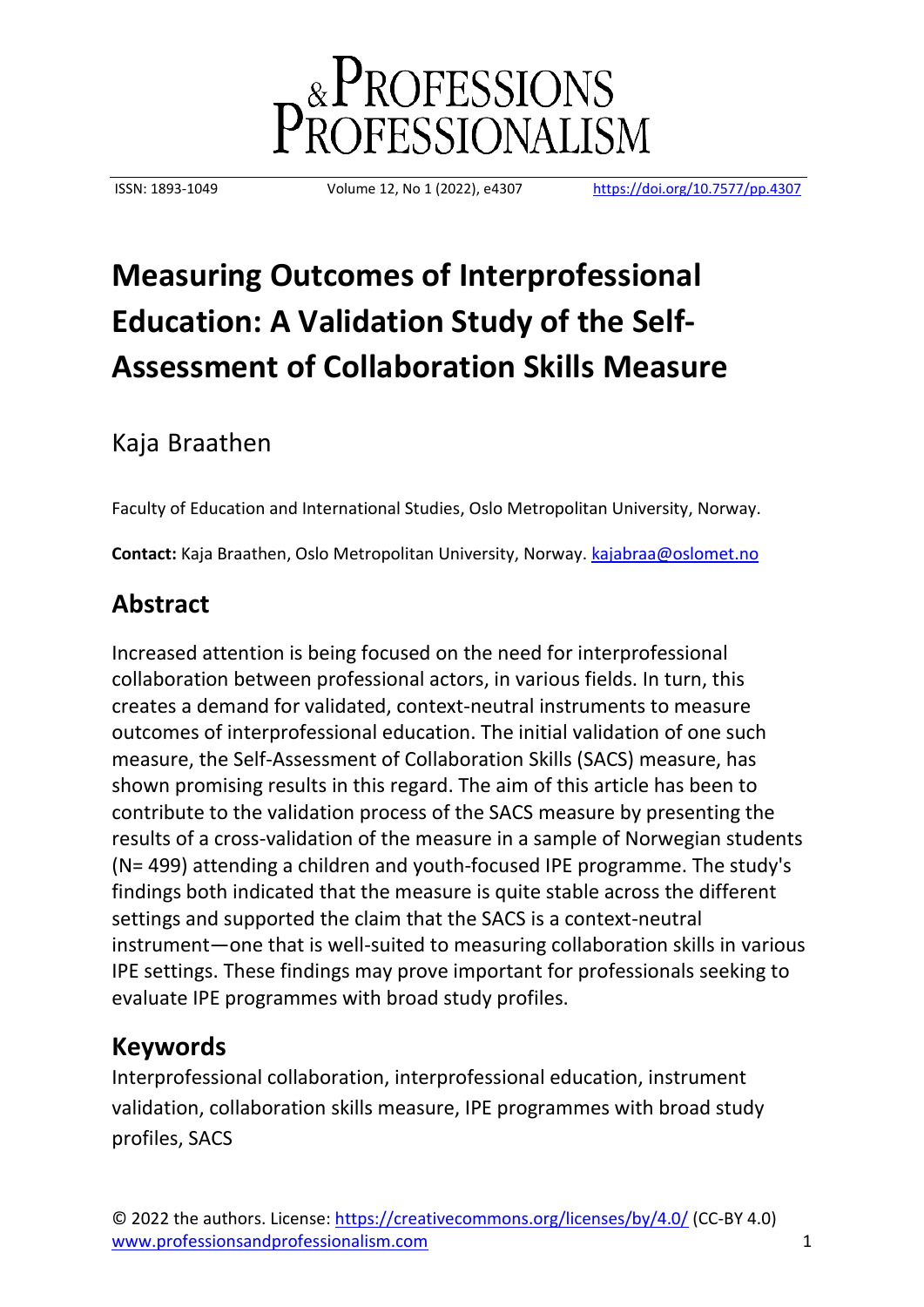# **Interprofessional educational programmes with broad study profiles**

Interprofessional collaboration (IPC) is relevant within a diverse range of contexts and fields. The need for collaboration across professional boundaries when working with children and youth (0–18 years) is highlighted through national<sup>1</sup> and international<sup>2</sup> political documents. Just as important is the recognised need for IPC from the point of view of the actors themselves. In Norway, the formal responsibility for ensuring that children and youth benefit from good conditions during their upbringing is often divided among various agencies and professions. All children in Norway will interact with professional actors in their everyday lives in general health care settings, kindergarten, schools, after school care etc. Some children will also interact with professionals in more specialised services such as specialised health care or through children's protective services. However, the distribution of roles and communication between the different professions is not always as clear or effective as one would wish. Communication and collaboration among the various parties may thus be insufficient, and hence the services offered become fragmented and badly coordinated. Another troubling issue is that it is easy to neglect the children's and youths' own opinions under these circumstances. It is thus necessary to increase collaboration among the involved professions, to better meet the needs of all children and youth in their vital years of growing up (Gulbrandsen, 2014; Johannessen & Skotheim, 2018).

The increasing demand for IPC may also be recognised by recent debates on the development of professions, highlighting the increasing differentiation and heterogeneity within and between professional groups (Pacchi & Mariotti, 2021). In a recent editorial in this journal Parding, Bellini, and Maestripieri (2021, p. 1) argue: *"that the transformation towards a post-industrial society has impacted on the composition of professional groups, on the relations between different professional groups, as well as on the role of professionals in society."* When collaborating across disciplines, professionals may encounter boundaries between different perspectives and practices (Akkerman & Bakker, 2011b). In this context, a boundary can be understood as: *"a socio-cultural difference leading to discontinuity in action or interaction"* (Akkerman & Bakker, 2011a, p. 133). Well-orchestrated IPC is one way to explore and negotiate boundaries within and across professions.

The overall attention drawn to interprofessional collaboration has also affected the field of interprofessional education (IPE). Interprofessional professional qualification has been and still is, high on the political agenda, both in Norway and internationally (Hagland & Koren Solvang 2017). This has resulted in a widespread growth of interprofessional educational programmes across, within, and beyond the health and social care sectors—which are

<sup>1</sup> For example: Report no. 13. (2011-2012). Education for Welfare—Interaction as Key; Report no. 20. (2012- 2013). On the right track.

<sup>2</sup> WHO Framework for Action on Interprofessional Education and Collaborative Practice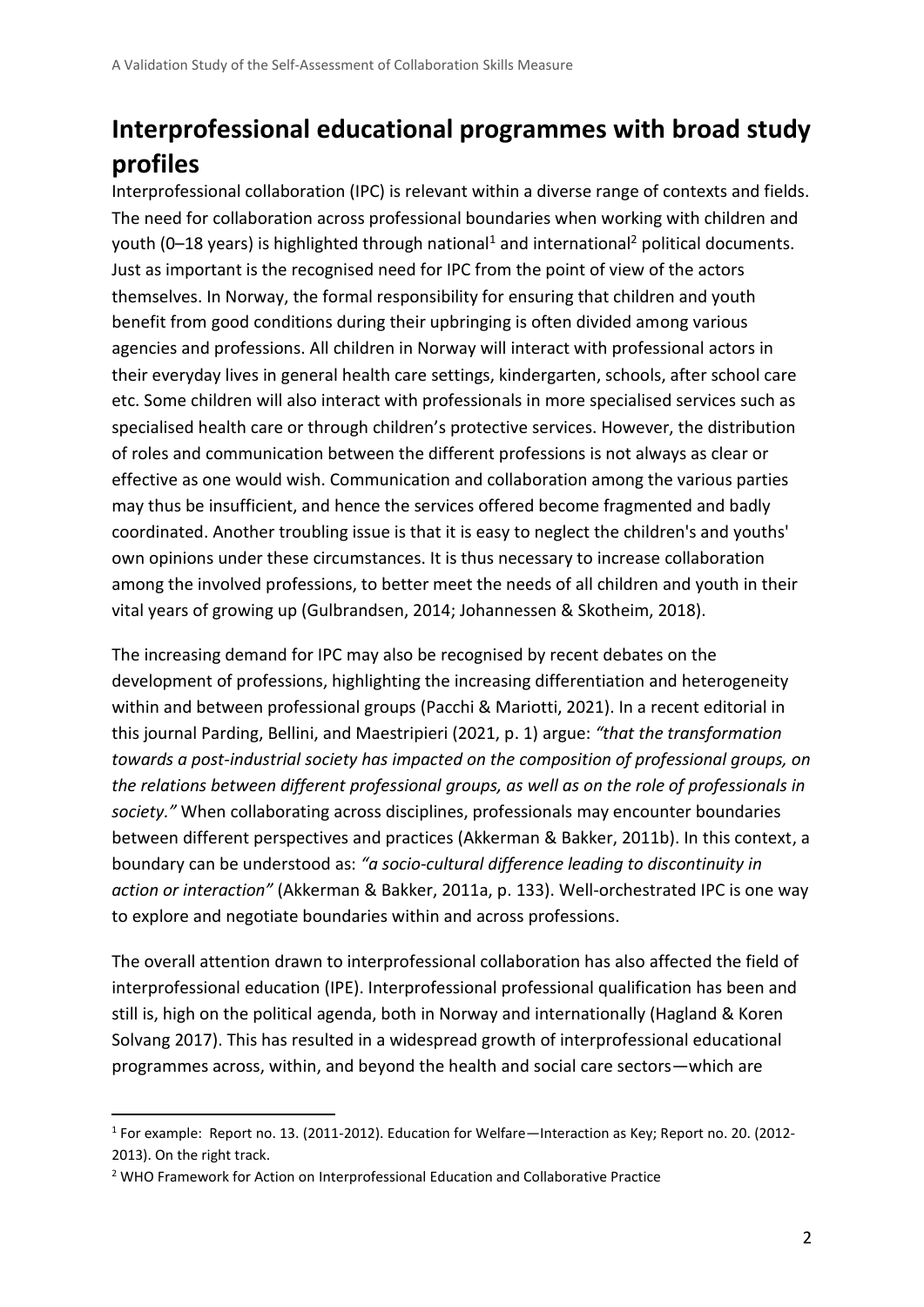offered to learners at all levels (from undergraduate students to continuing education) and in various settings (Barr, Gray, Helme, Low, & Reeves, 2016; Molloy, Greenstock, Fiddes, Fraser, & Brooks, 2014; Reeves et al., 2016). The increase in—and diversity of—the IPE programmes offered are, in turn, influencing the evaluation field of IPE. Reliable instruments to measure the impact of IPE are essential, to ensure the quality of IPE evaluations (Mahler, Berger, & Reeves, 2015).

This article takes, as its point of departure, the assessment of learning in an interprofessional educational programme (INTERACT), which focuses on the effective learning and teaching of interprofessional work with children and youth. INTERACT is developed as an IPE programme for a broad spectrum of university students on their path into professions within education, health, and social care. This broad professional landscape requires a suitable instrument to evaluate the programme. Currently, few non-context specific instruments are readily accessible to evaluators seeking to assess the development of interprofessional collaboration skills in learners (Hinyard, Toomey, Eliot, & Breitbach, 2019) within a wider professional landscape. The purpose of this study is to contribute to the validation process of one such instrument—the *Self-Assessment of Collaboration Skills (SACS) measure* (ibid.)—through a cross-validation of the measure, based on data from Norwegian students attending INTERACT.

The research questions to be discussed in this article are:

- *1) To what extent can the original factor structure of the SACS be retraced, when the SACS items are answered by Norwegian students?*
- *2) To what extent do scores on the SACS measure vary with background factors—such as educational programme, age, etc.—among Norwegian students?*

#### *The Use of IPE instruments to measure the impact of IPE interventions*

For the past two decades, researchers within the IPE field have developed a range of instruments to measure the impact of IPE interventions across various educational and health care settings (Mahler et al., 2015); Schmitz & Cullen, 2015). The use of scales to measure IPE activities has become a dominant feature in the research discourse (Lawn, 2016). However, even where instruments are commonly applied, Mahler and colleagues argue that these instruments' psychometrics—as well as the theoretical frameworks upon which the instruments are based—should be critically examined before use (Mahler et al., 2015). Few systematic reviews of existing instruments, and subsequent evidence of their validity, are found in the scholarly literature (Schmitz & Cullen, 2015). Still, there are some exceptions. Thannhauser, Russell-Mayhew, and Scott (2010) systematic review of quantitative instruments currently available for research evaluating IPE and IPC is of particular interest for the current study. The authors focused on those measures applicable to a broad range of occupations and settings. Included instruments had to be relevant to a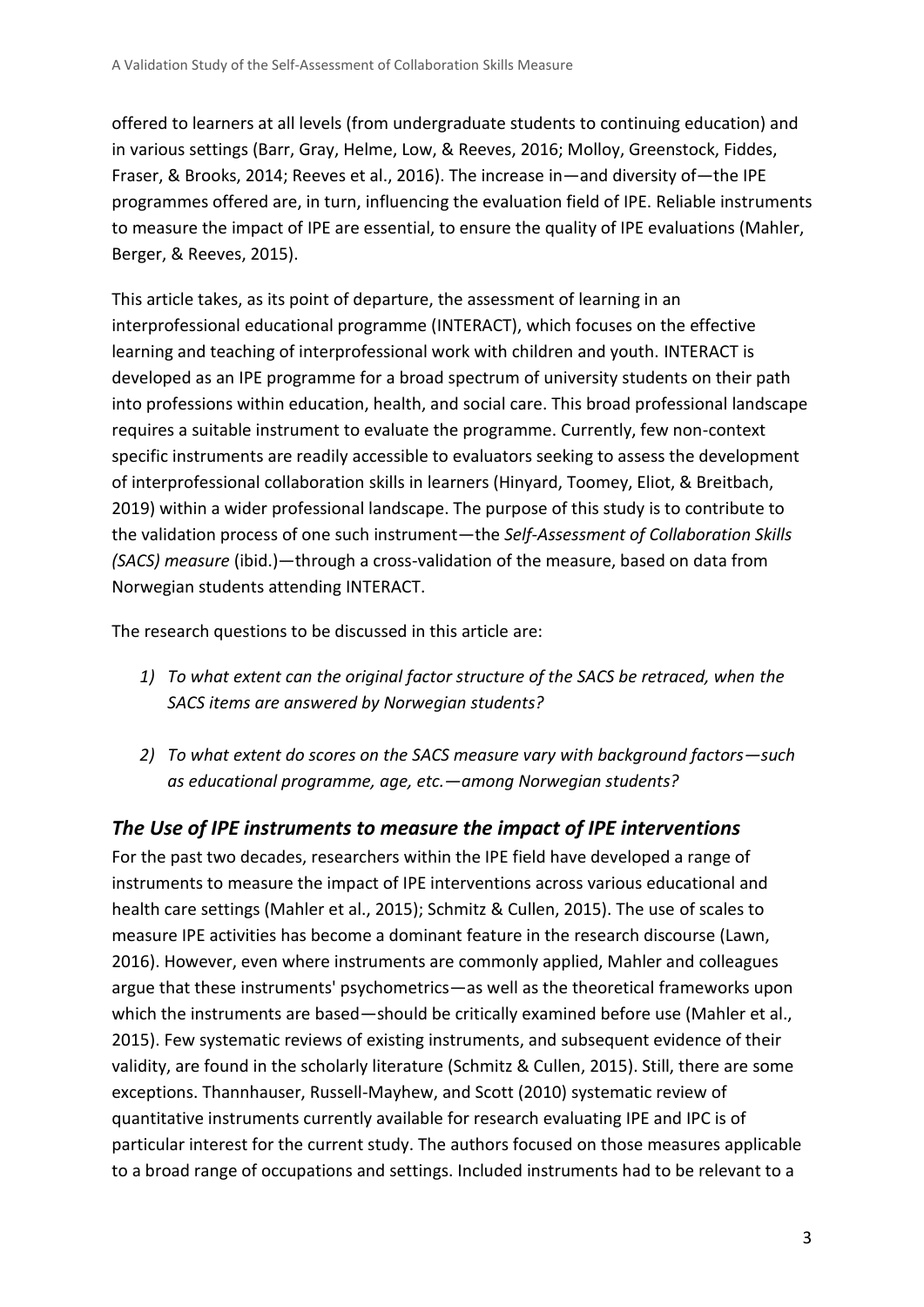wide range of professions. They found that, although a substantial number of instruments are available to be used to measure various aspects of IPE/IPC, only a limited number of these are relevant when assessing professions working/learning together within a broader health care setting. They concluded: *"Despite the numerous tools available for measuring different aspects of IPE and IPC within a broad field of study, there are limited choices with sound psychometric properties and adequate time spent on development"* (Thannhauser et al., 2010, p. 340).

Even as the use of instruments has become a dominant feature in IPE evaluations and there are a number of such tools available, there is still a lack of validated instruments measuring central aspects of IPE that can be applied to professionals working/learning together beyond the traditional IPE boundaries—that is, between various health care professions or between health and social care professions, respectively. This article aims to contribute to filling this gap.

#### *Collaboration: A key characteristic of interprofessional education*

Interprofessional education is commonly described as comprising *"occasions when members or students of two or more professions learn with, from and about each other to improve collaboration and the quality of care and services"* (Statement of Purpose CAIPE 2016). Working interprofessionally hence requires not just a willingness to learn *about* others and *from* others, but *with* others, to produce new *common knowledge* (Edwards, 2012). A part of this is accepting that knowledge creation can only happen through collaboration with others (Hean, Craddock, & Hammick, 2012). A key characteristic of IPE is, consequently, the social dimension of the learning situation (ibid.). Adhering to such a learning perspective, learners in IPE settings share their knowledge and understanding to negotiate meaning (Maddux, 1997, in Hean et al. 2012). Their success relies upon the learners' ability and willingness to enter into new experiences; to reflect upon them; and, finally, to make use of them (Barr, 2013).

The responsibility for the learning thus rests not only on the individual but on the whole group, as a *community of practice* (Lave & Wenger, 1991). Each member contributes to a socially constructed learning process—in which meaning is negotiated through an exchange among learners, and where reflections on new experiences from different perspectives and the alignment of values are central (Barr et al., 2016).

This is in line with what Edwards (2011, p. 33) writes about "responsive collaboration" and "relational expertise". She suggests that *"responsive collaboration calls for an additional form of expertise which makes it possible to work with others to expand understandings of the work problem (…)"*. Ideally, successful IPE should facilitate this. Responsive collaboration thus concerns the capability of recognising the knowledge that underpins one's own professional practice and being able to identify and adjust to the interpretations of others (ibid.). From such an encounter, another level of understanding—what Edwards (2012)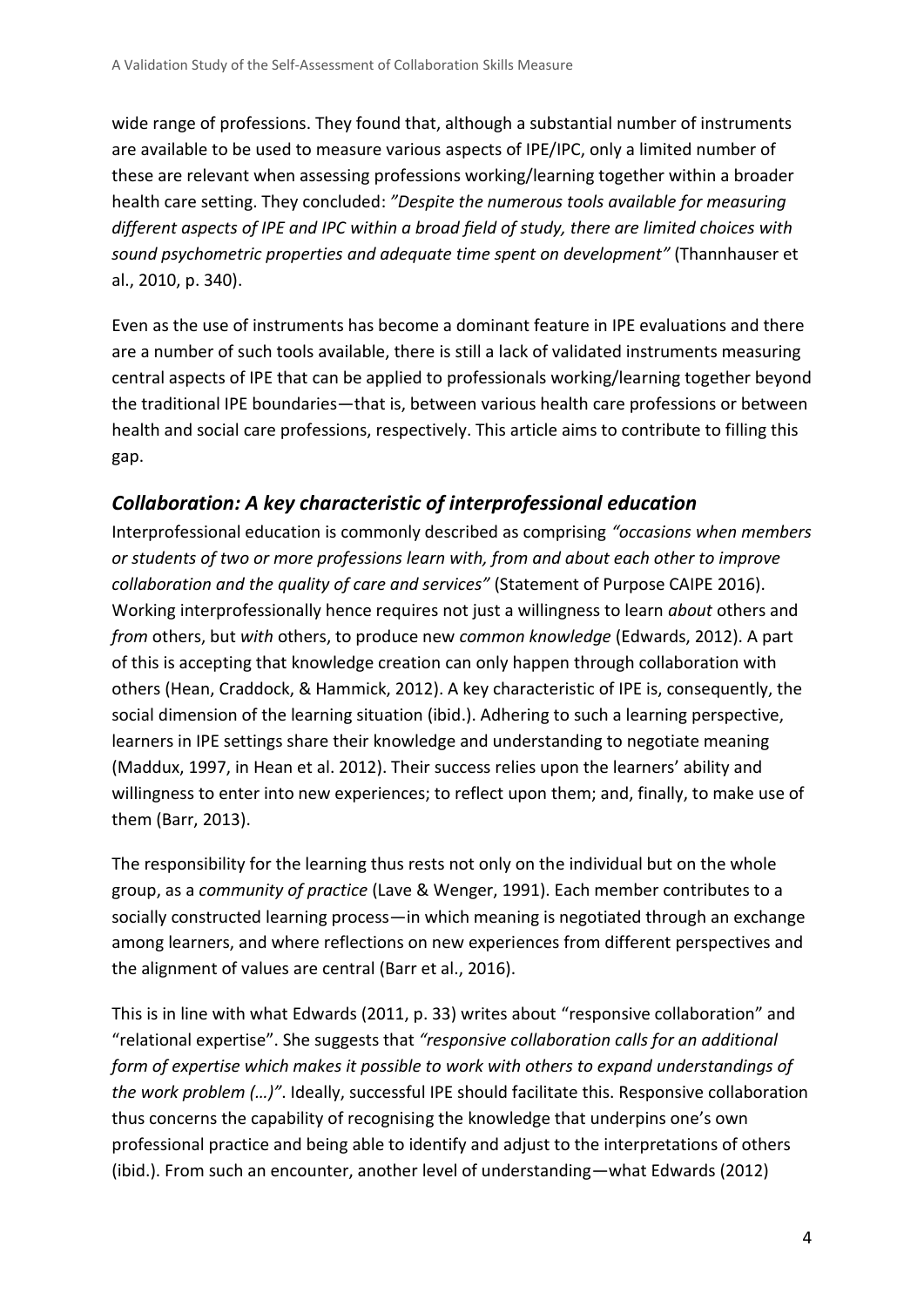refers to as *"common knowledge",* where professional boundaries are respectively both included and exceeded—may also occur.

A key feature of interprofessional education, then, becomes the development of interprofessional collaboration skills among attending students: *"IPE aims to enhance attitudes, knowledge, skills, and behaviors for collaborative practice, which in turn can make improvements to clinical practice"* (Reeves et al., 2016, p. 656). Yet there is no clear-cut understanding of what this entails. Ødegård and Bjørkly (2012) describe how systematic literature reviews depict the complexity of interprofessional collaboration—namely with a diversity of definitions and collaboration models. It is important to take this diversity into consideration when developing, or presenting, an instrument to measure collaboration skills. A key challenge—when designing IPE evaluations based on the theoretical framework presented above—may accordingly be to find instruments that take the students' ideas and self-assessment of their collaborative orientation and activities in their interprofessional learning group, into account.

#### *"Collaboration" in the SACS*

The measure used in this study, the *Self-Assessment of Collaboration Skills*, was chosen in line with a theoretical framework that emphasises processes of joint meaning-making and mutual support in interprofessional group work. The SACS consists of three dimensions of collaboration: information sharing, learning, and team support (Hinyard et al., 2019). The developers used the Collaboration Skills Assessment Tool (CSAT) (Ofstedal & Dahlberg, 2009), an educational rubric used as a tool to develop an awareness of one's collaboration skills, as a starting point for the development of the SACS. However—where the CSAT includes both intrapersonal and interpersonal skills believed to be associated with collaboration—the SACS focuses solely on interpersonal skills, as it is argued that the two domains refer to separate constructs (Hinyard et al., 2019). The SACS is further developed as a self-reporting measure for students' skills and behaviours, rather than as a measure of their perceptions about the value of those behaviours, or their attitude towards them (ibid.). In their validation article, Hinyard et al. (2019) conclude:

The SACS measure also helps to provide a comprehensive measure of collaboration that assesses not only a student's ability to contribute to and support fellow team members' performance but also examines his or her ability to engage in productive conversations and contribute to the learning of the team. Previous measures have often examined these dimensions separately (Edmondson, 1999; Garvin et al., 2008; Ofstedal & Dahlberg, 2009; Van Dyne & LePine, 1998). Thus, the SACS integrate these skills as being representative of the larger collaboration construct. (p. 19)

The distinction of the scale between intra- and interpersonal skills believed to be associated with collaboration skills is an important one. It can be argued that the focus on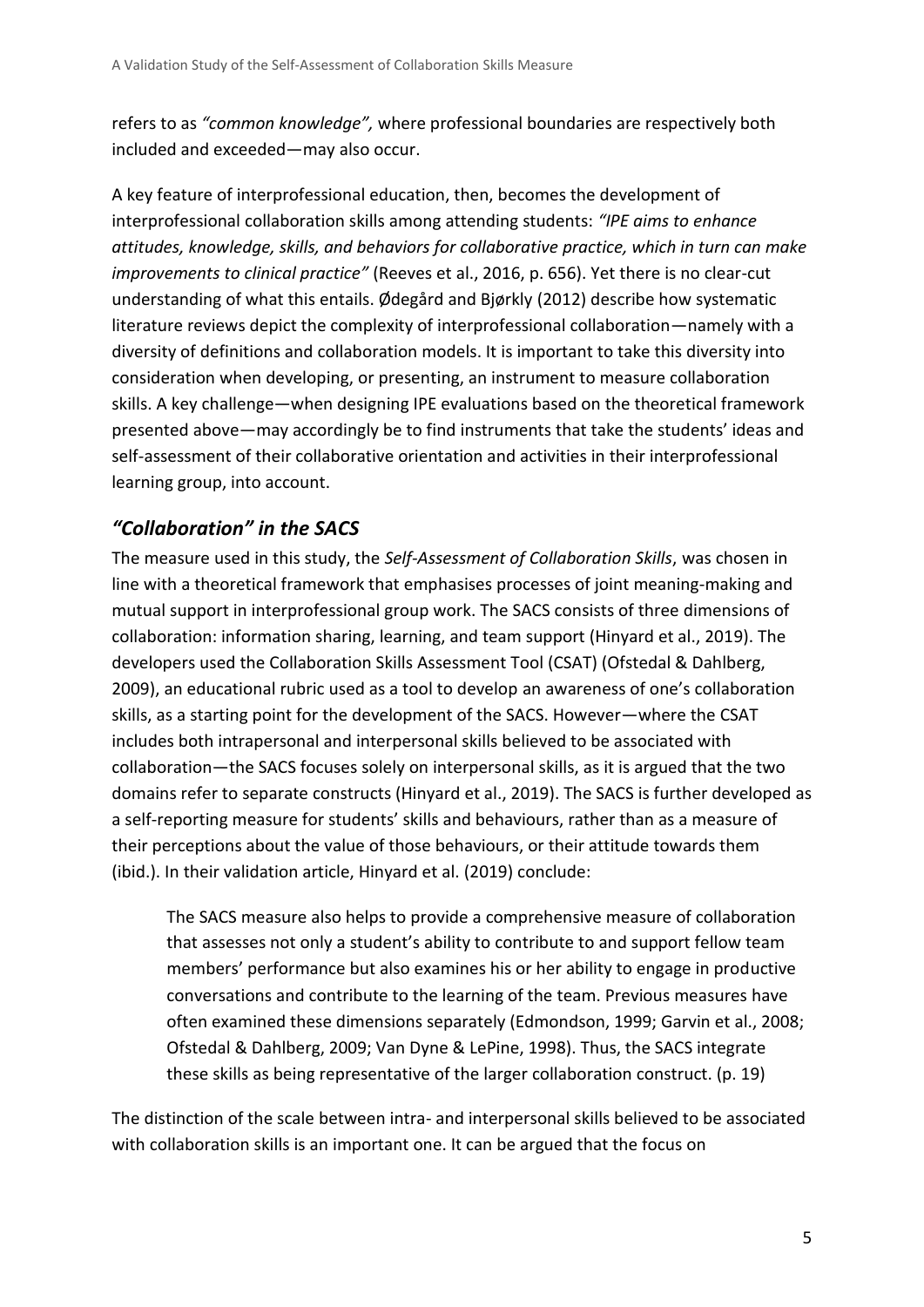interpersonal skills fits well with the social learning dimension of IPE, as described by Hean et al. (2012), Barr (2013), Barr et al. (2016), and Edwards (2011, 2012).

#### *INTERACT: An IPE programme focusing on the everyday life of children and youth*

INTERACT, the IPE programme from which the current study's data is gathered, aims to increase future collaboration among professionals who may form a part of children's and youths' everyday lives. The programme is offered to students attending seven different professional programmes <sup>3</sup>at Oslo Metropolitan University.

The rationale behind INTERACT can be found in the Norwegian model for the care of children and youth. Legally<sup>4</sup>, in Norway, it is primarily the task of parents to raise, nurse, and take care of children in ways that provide them with a good childhood (Gulbrandsen, 2014). Yet various public services within the fields of education, health, and social care also take part in children's lives in modern welfare states like the Norwegian. Through INTERACT, participating students should gain knowledge and experience of cooperation with participants from other professional paths and should learn about communication and cooperation with children, youths, and their families.

This specific IPE focus, in turn, has had implications for the evaluation process of which the current study forms part. In the case of INTERACT, it proved difficult to find a suitable instrument to measure the outcomes of the programme, which had both: 1) been through a validation process portraying the psychometric properties of the instrument, and 2) was suitable to assess an IPE programme with a broad IPE profile. The choice of the SACS (Hinyard et al., 2019) was initially justified by the measure's sensitivity and openness towards both clinical and nonclinical interprofessional settings. The scale is considered context-free, in the sense that it does not favour specific professional activities or settings in its statements. Further, the initial validation of the SACS demonstrated high internal consistency and both convergent and discriminant validity as a measure of collaboration (Hinyard et al., 2019).

Still, the SACS is a relatively new instrument and there is a need to further validate the measure in different settings. In a study further evaluating the psychometric characteristics of the SACS Breitbach, Pole, Rauvola, Kettenbach, and Hinyard (2020) conclude that the instrument holds up as a valid tool in the new context, but also suggest that it may be a stronger tool for early IPE learners. They point to the need to validate instruments in multiple contexts (ibid.). The objective of this article is to contribute to the validation process of the SACS, by cross-validating the measure using data from Norwegian students attending INTERACT. The discussions in this article will be based on factor and regression

<sup>&</sup>lt;sup>3</sup> At the time of the data collection of the current study.

<sup>4</sup> Act Relating to Children and Parents (the Children Act), 1981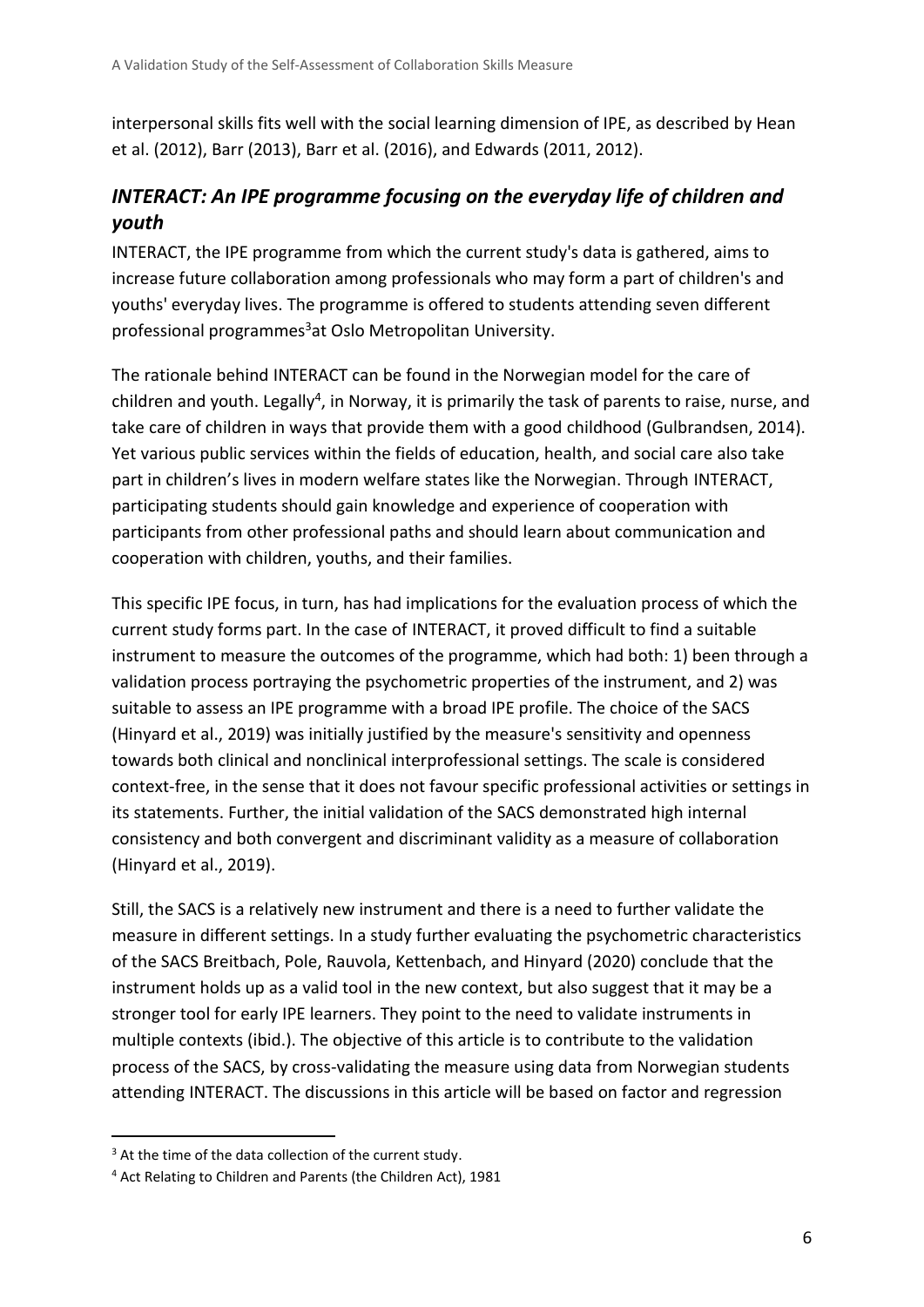analyses of the Norwegian dataset. The focus points for discussion will be on the stability of the SACS when applied in a new context, as well as on how variations in the students' scores on the SACS can be explained by background factors such as educational programme, age, and work experience. The latter is motivated by systematic reviews showing that learner characteristics such as gender, age, work experience and professional background may affect the delivery of IPE (Reeves et. al., 2016). An exploration of whether such background factors can explain the variance in student scores on the SACS may prove valuable to a discussion of the SACS' context- neutrality.

### **Methods**

#### *About the study*

The current study is part of a mixed-methods evaluation project of INTERACT.

#### *The initial validation of the SACS measure*

The SACS measure is an 11-item scale consisting of three dimensions of collaboration: information sharing, learning, and team support (Hinyard et al., 2019). The 11 SACS items are scored on a 1–7 Likert-type scale, with answer categories pertaining from "strongly disagree" to "strongly agree". When developing the measure, Hinyard and colleagues (2019) first used exploratory factor analysis to assess its scale factor structure. This was done in a two-phase pilot study—comprising 160 and 131 students, respectively, in phases 1 and 2. Their samples consisted of students from several professions (pre-medicine, nursing, occupational therapy, physical therapy, nutrition/dietetics, medical laboratory sciences, biology, pre-physician's assistant, athletic training, radiation therapy, and "other"). In a later validation sample with 181 students, the researchers applied confirmatory factor analysis to confirm the factor structure found in the pilot study. Additionally, they assessed convergent and discriminant validity —comparing scores on the SACS with scores on the Morgeson et al.'s (2005) measure of contextual performance and the short-form CWB-C (ibid.). A thorough description of the measure, its psychometric properties, and its theoretical foundation is available in the original article. The initial validation of the SACS measure in these American student samples showed the scale to have satisfactory factor structure, reliability, and internal consistency—along with both convergent and discriminant validity as a measure of collaboration (Hinyard et al., 2019).

#### *The SACS measure in a Norwegian setting*

The SACS measure had prior to this study been applied only in English-speaking settings. Thus, several preparatory steps had to be taken to use it in a Norwegian context. First, ethical approval was provided by the Norwegian Centre for Research Data (NSD) and permission for usage in this context was obtained from the instrument developers. Translation into Norwegian was then performed, using forward-backward translation. The SACS measure was first translated into Norwegian by the project group, assisted by an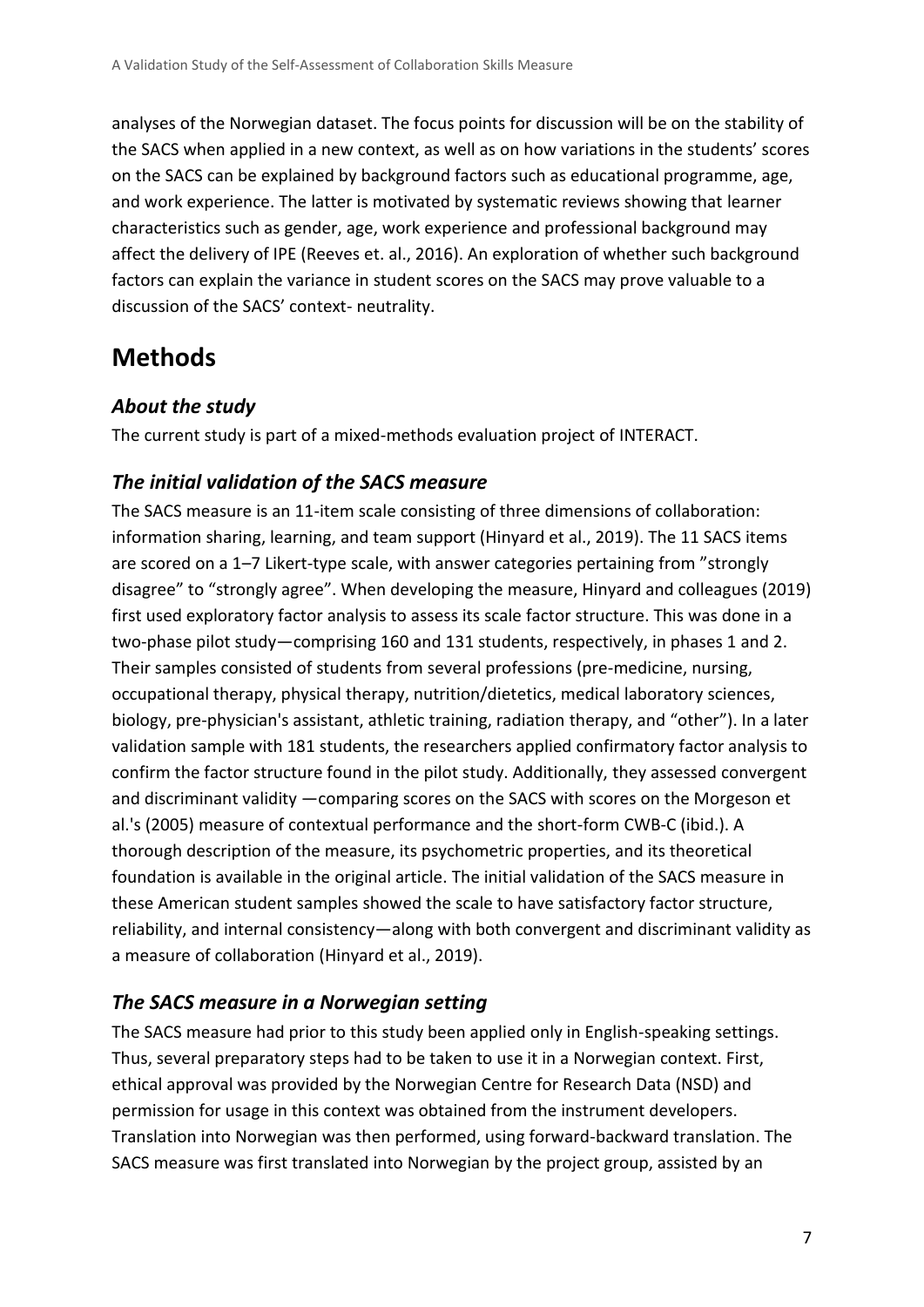academic who was a native English speaker. The Norwegian version was then translated back into English, by a team consisting of a Norwegian medical professor who has been living in the U.S. and an American headmaster living in Norway. Finally, the two English versions, which showed only slight discrepancies, were compared, and discussed by the project group. This resulted in the final version of the measure in Norwegian.

The entire questionnaire was then piloted with a group of students at the Norwegian university. They filled in the questionnaire electronically and gave written feedback afterwards

#### *Data collection*

The data used in this article were collected in autumn 2019. All students (N=1096) enrolled in one of the modules of INTERACT (INTER 1200) received a digital questionnaire before participating in the module. Apart from including the SACS measure of interprofessional collaboration skills, the questionnaire contained questions around—for example—students' background characteristics, attitudes towards interprofessional collaboration and education, and knowledge about the everyday lives of children and youth. The questionnaire was made available on a digital learning platform for the INTER 1200 students, the evening before the module began. Since the first data point would function as a pre-survey, it was crucial that the students answered the survey at the beginning of the class. Those who had not yet filled it in when the module started were asked to spend the first 15 minutes of the class filling in the questionnaire, on the following morning. Participants completed the questionnaire anonymously.

#### *Sample*

Of the entire population of 1096 students attending INTER 1200 in autumn 2019 who were targeted for the survey, 538 students responded. Of these, 39 respondents were removed from the sample due to duplicates or due to the timing of their response, one outlier was also removed. The response rate ended up being 45.6 %. The distribution of students participating, from each of the seven educational programmes included in the study, can be found in Table 1.

# **Data analysis**

#### *Descriptive statistics*

Descriptive statistics are presented in Tables 1, 2, and 3 below. Table 1 shows the total number of students enrolled in each of the seven educational programmes, and the numbers and percentages of students participating in the current study. The students' age and work experience are seen in Tables 2 and 3.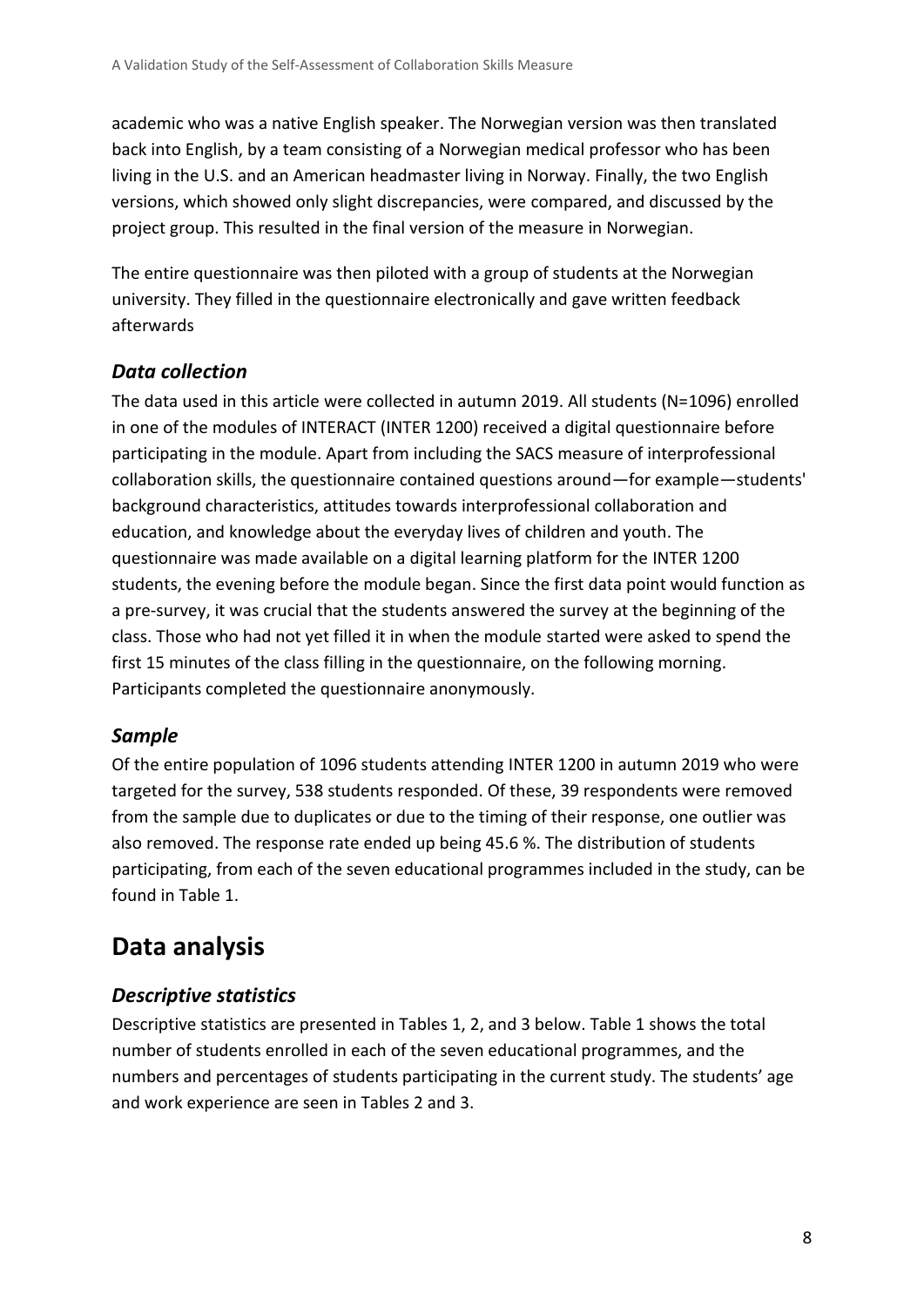**Table 1.** The total number of students enrolled in the INTERACT programme, the number of students participating in the current study, and the percentage of students from the different educational programmes participating in the study.

| <b>Educational programme</b> | Students in INTERACT, | Students in the study, | <b>Educational background</b> |  |
|------------------------------|-----------------------|------------------------|-------------------------------|--|
|                              |                       | $N = 499$              | by percentage                 |  |
|                              | $N = 1096$            |                        |                               |  |
| <b>Nursing</b>               | 144                   | 63                     | 12.6%                         |  |
|                              |                       |                        |                               |  |
| Social work                  | 103                   | 58                     | 11.6%                         |  |
|                              |                       |                        |                               |  |
| Teacher education            | 341                   | 169                    | 33.9%                         |  |
| Physiotherapy                | 101                   | 26                     | 5.2%                          |  |
|                              |                       |                        |                               |  |
| Occupational therapy         | 54                    | 21                     | 4.2%                          |  |
|                              |                       |                        |                               |  |
| Child welfare services       | 83                    | 40                     | 8%                            |  |
| Kindergarten teacher         | 270                   | 122                    | 24.4%                         |  |
|                              |                       |                        |                               |  |

**Table 2**. Age distribution of students participating in the study (N=499)

| Age                 | Ν   | Percent |
|---------------------|-----|---------|
| 21 years or younger | 203 | 40.7    |
| 22-24 years         | 166 | 33.3    |
| 25–27 years         | 77  | 15.4    |
| 28 years or older   | 53  | 10.6    |

**Table 3.**<sup>5</sup> The percentage of students in the study with experience from, respectively: a) at least a two-week internship period during their studies; b) work experience relevant to the educational programme, current or present, and c) work experience related to children and youth

| Background variables        | Yes           | No.          |
|-----------------------------|---------------|--------------|
| Internship in the study     | 93.4 (n=466)  | $6.6$ (n=33) |
| Relevant work experience    | 68.3 (n=341)  | 31.7 (n=158) |
| Work with children or youth | $61.3(n=306)$ | 38.7 (n=193) |

 $5$  In the table, missing data (N=2,0,1) is included in the most frequent category.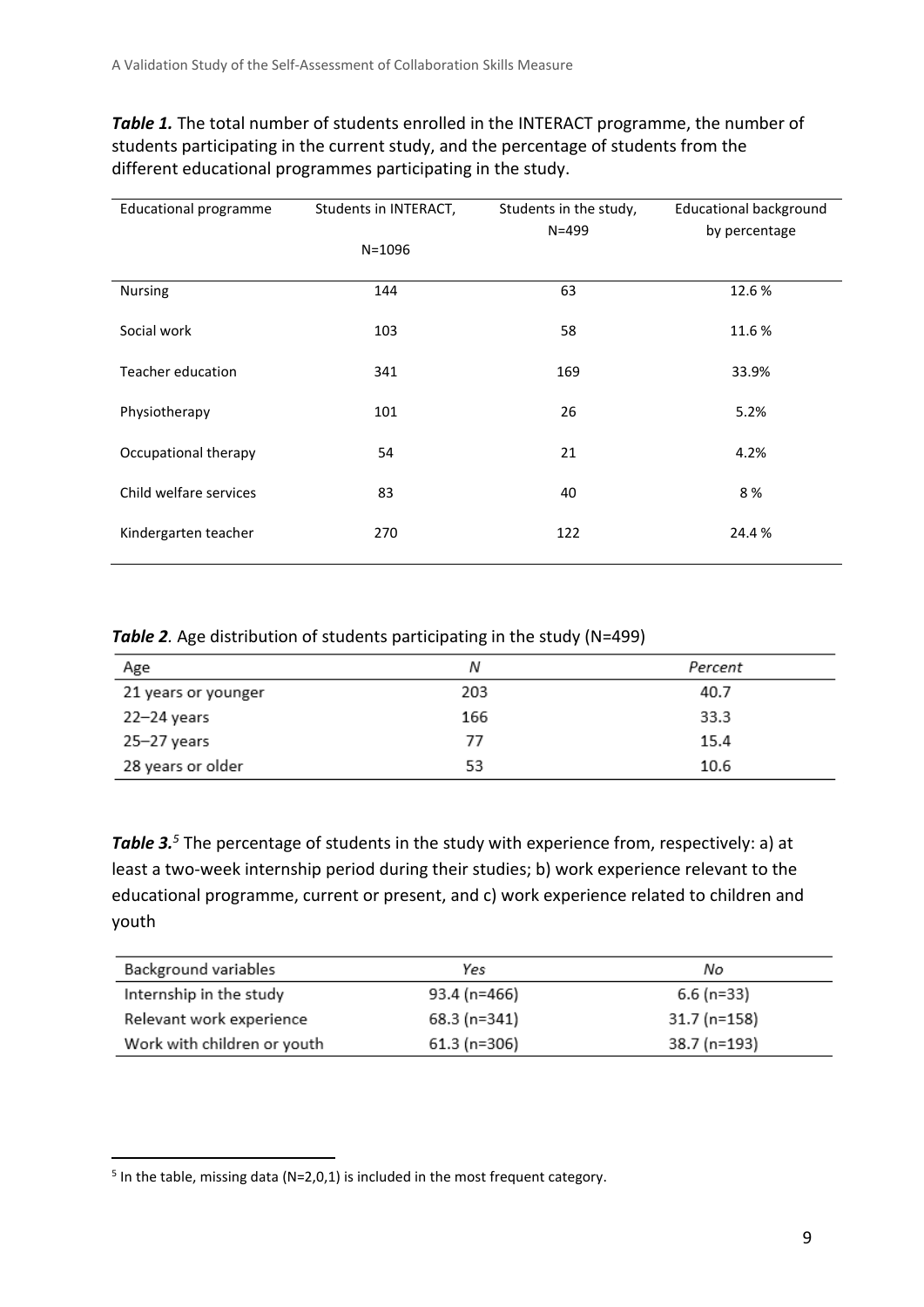#### *Data analysis strategies*

#### *Exploratory factor analysis*

Exploratory factor analysis (EFA) was chosen as an analytical strategy to answer Research Question 1, about identifying the *original factor structure of the SACS*.

In the original validation of the SACS measure on the U.S. samples, the factor structure in the data was investigated using both EFA and confirmatory factor analysis (CFA). One of the current study's aims is to explore to what extent the reported factor structure can be replicated in the Norwegian sample. EFA is suitable when examining the structure of measures or constructs, where previous exploration of the structure is limited. Given the new context with Norwegian students, an explorative factor approach was chosen as the analytical strategy for this part of the study, with principal axis factoring (PAF) as the extraction method. PAF is one of the most commonly used extraction methods when carrying out factor analysis (Bandalos & Finney, 2010). Further, the oblique rotation strategy was chosen since theory suggests correlation between the factors. Costello & Osborne (2005, p. 7) emphasise that: *"Since oblique rotation will reproduce an orthogonal solution but not vice versa, we recommend oblique rotation".* Direct oblimin is the main form of oblique rotation (Cohen, Manion, & Morrison, 2018, p. 822), and was chosen for the rotation. Moreover, Tabachnick and Fidell (2014) suggest, as a rule of thumb, 0.32 as a minimum loading of an item for the item to be interpreted. The cut-off for size of loading to be interpreted in this study was set to ≥0.32.

The one negatively worded item in the scale was reverse rescored and missing data were set to item means.

#### *Multiple regression analysis*

A multiple regression analysis was applied to answer Research Question 2, regarding *to what extent the scores on the SACS measure vary with background factors such as educational programme, age, and work experience.* 

The students' total scores on the SACS were used as the dependent variable. Regression analyses, where each of the three factors identified in the factor analysis were set as dependent variables, were also run. However, as there was no substantial change in the beta values with this solution, this article reports only the analysis with the students' total scores on the SACS as dependent variable. The background variables presented in Tables 1– 3 were included as independent variables. The variable *"educational programme"* was recoded into three dummy variables (values 0 and 1). The sample was divided into three groups, based on the type of educational programme the students attend: health education (nursing, physiotherapy, occupational therapy, n=110); social care education (child welfare services, social work, n=98); and teacher education (kindergarten teacher, teacher education, n=291). This was to ensure that the sample size within each group was sufficiently large. All predictors were entered simultaneously in the analysis. This strategy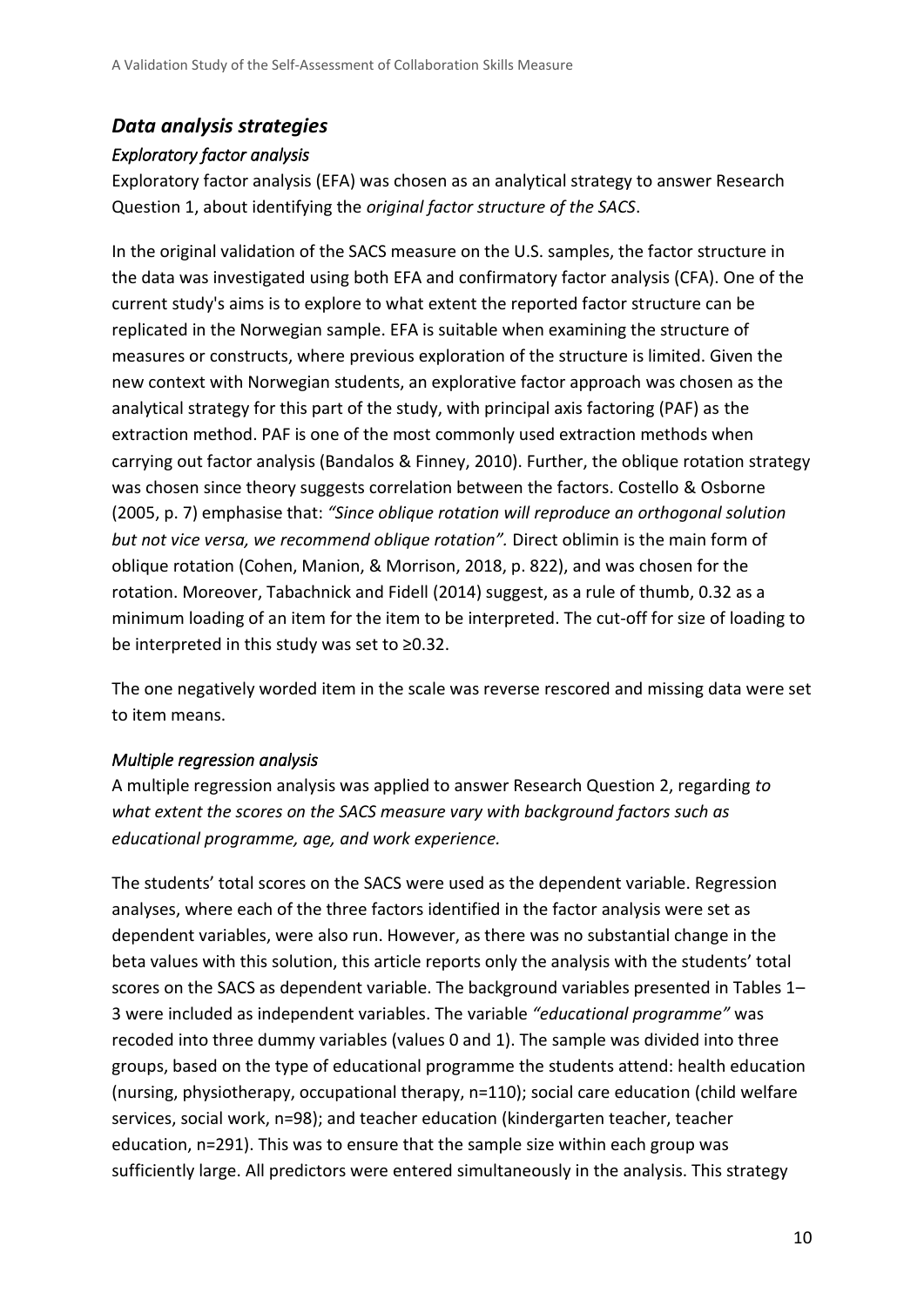was chosen because no a priori reasons, either from statistics or theory, suggested otherwise (Field, 2018). The largest group, teacher education, became the reference group used in the model.

# **Results**

#### *Factor structure and reliability (N=499) Factor structure:*

An EFA using principal axis factoring with oblique rotation (direct oblimin) was conducted on the 11 items, using SPSS 27. The Kaiser-Meyer-Olkin measure verified the sampling adequacy for the analysis, KMO= 0.81. All KMO values for individual items were greater than 0.69. Bartlett's Test of Sphericity was statistically significant. Factor extractions should be guided by multiple approaches (Williams, Onsman, & Brown, 2010). Hence, an initial analysis was run to obtain eigenvalues for each factor in the data, as well as a scree plot. A scree plot is a visual presentation of the factors on a chart, presenting them in descending order of the magnitude of variance explained. The breaking point, where the scree plot flattens out, gives an indication of which variables account for a great amount of variance and which do not (Cohen et al., 2018). Three factors had eigenvalues over Kaiser's criterion of 1 and, in combination, they explained 60.87 % of the variance. The scree plot was unambiguous and confirmed the three-factor structure.

Table 4, below, shows the rotated factor loadings. The results confirm the three-factor structure of the SACS and, for most items, replicate the structure reported in the initial validation study of the measure. However, one item *("I consistently participate in team discussions with an open mind")* has small to moderate loadings on all three factors; and the highest loading is on a different dimension than expected, from the initial validation of the SACS. This finding will be discussed in more detail in the Discussion- section. Table 4 summarises the results of the EFA.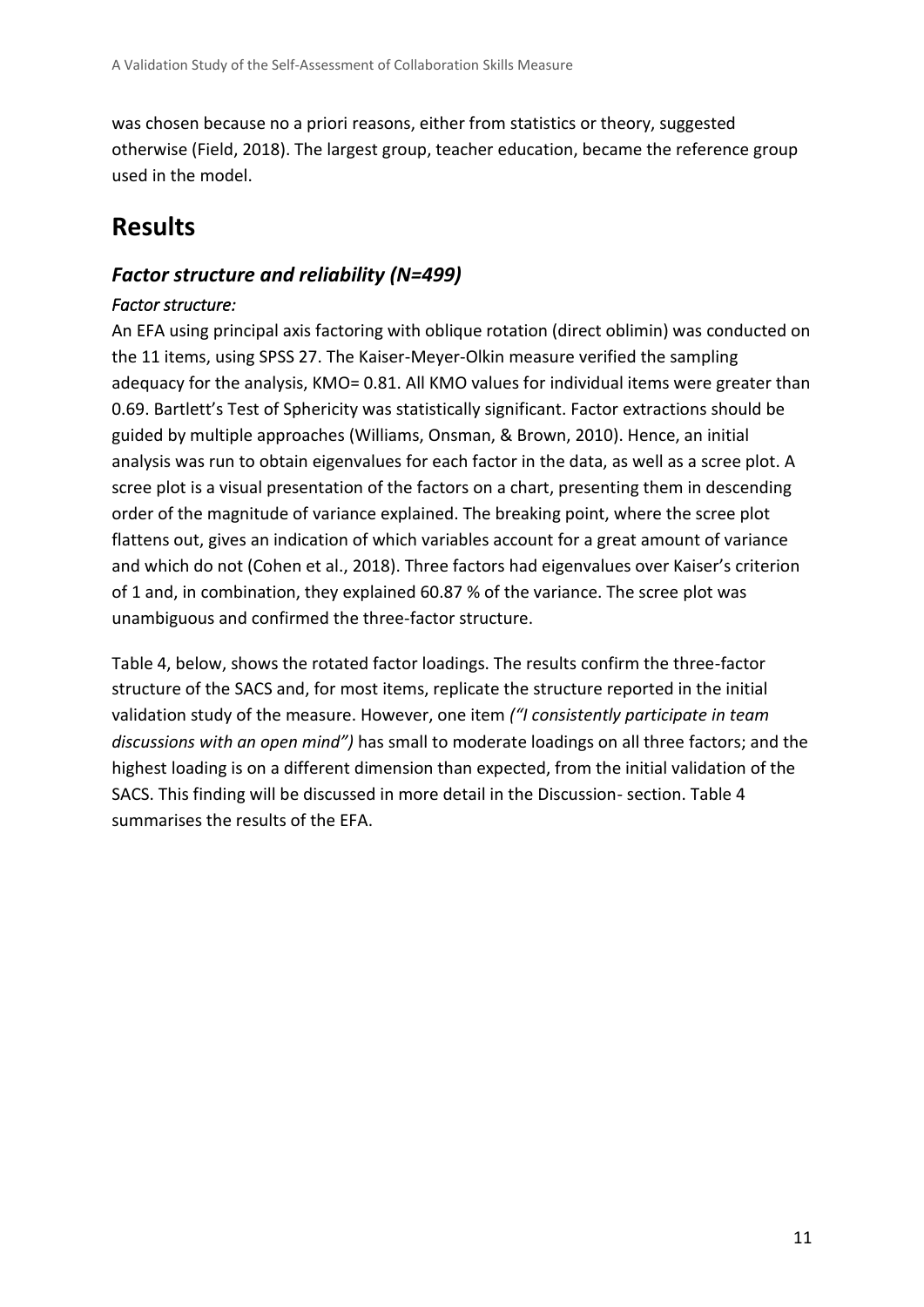| <b>SACS Item</b>                                                                             | <b>Factor loading</b> |                |        |
|----------------------------------------------------------------------------------------------|-----------------------|----------------|--------|
|                                                                                              | 1                     | $\overline{2}$ | 3      |
| I voice my ideas about how the team could work better together (L).                          | .68                   | .13            | .29    |
| I encourage other team members to get involved in the decisions<br>that affect the team (L). | .61                   | $-.04$         | .30    |
| I frequently seek feedback from my team members about the quality<br>of my work (L).         | .58                   | .02            | $-.08$ |
| I seek out different views than my own during team discussions (L).                          | .53                   | $-.10$         | $-.01$ |
| I routinely go out and get all the information I can from my<br>teammates (L).               | .50                   | $-.11$         | $-.17$ |
| I regularly acknowledge the efforts of my team members (TS).                                 | $-.00$                | $-.82$         | .05    |
| I routinely listen to the opinions of my fellow team members (TS).                           | $-.09$                | $-.78$         | .05    |
| I consistently support the efforts of others (TS).                                           | .09                   | $-.66$         | $-.07$ |
| I consistently participate in team discussions with an open mind (L).                        | .23                   | $-.36$         | .22    |
| It is hard for me to share my ideas with others (R) (IS).                                    | $-.07$                | $-.01$         | .71    |
| I share information with others easily (IS).                                                 | .12                   | $-.17$         | .50    |
| Eigenvalues                                                                                  | 3.90                  | 1.44           | 1.35   |
| % variance                                                                                   | 35.46                 | 13.11          | 12.28  |
| Cronbach's alpha                                                                             | 0.73                  | 0.78           | 0.58   |
| Correlations factor 1                                                                        | 1.00                  | $-.44$         | .22    |
| <b>Correlations factor 2</b>                                                                 | $-.44$                | 1.00           | $-.23$ |
| <b>Correlations factor 3</b>                                                                 | .22                   | $-.23$         | 1.00   |

#### *Table 4.* Results of an explorative factor analysis on the SACS measure using SPSS, based on a Norwegian student population (N=499)

Note. N = 499. Factor loadings above .32 are in bold. Reverse-scored items are denoted with an R. Dimensions (Learning, Team Support, Information Sharing) as reported in Hinyard and colleagues (2018) in brackets (L, TS, IS).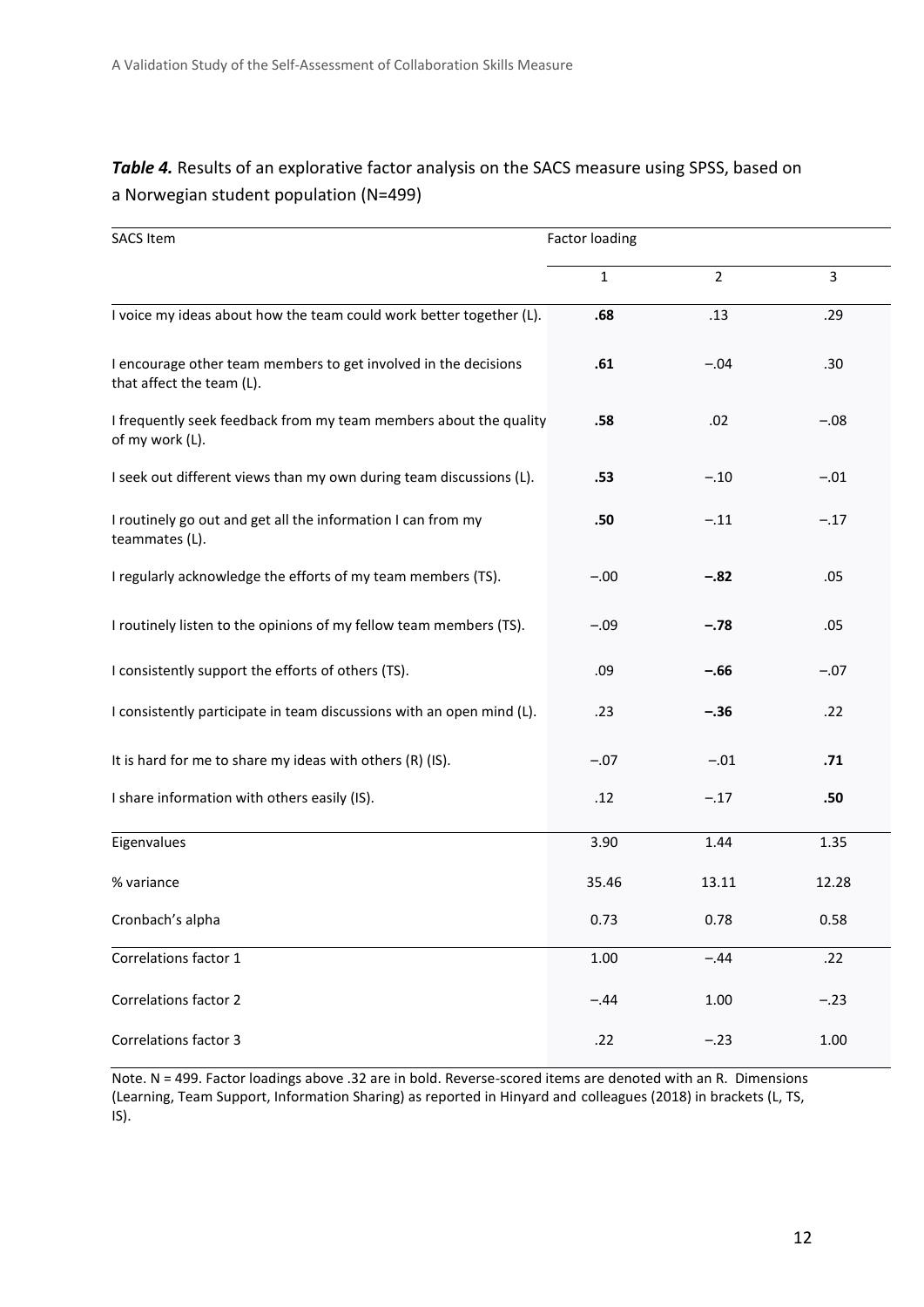#### *Reliability analyses*

The Cronbach's alpha for the whole scale is 0.78. The reliability scores for both factors (dimensions) *"learning"* (α =0.73) and *"team support"* (α =0.78) are relatively high, especially considering the fairly low number of items included in the measure. The reliability score is somewhat lower for the third factor, "information sharing" ( $\alpha$  =0.58). Yet this is not unnatural, considering that this dimension only consists of two items. The results of the EFA further show that factor 2, *"team support",* includes one item (I consistently participate in team discussions with an open mind) that loaded on the dimension "*learning"* in the initial validation study of the SACS (Hinyard et al., 2019). To examine the belonging of this item more thoroughly, additional reliability analyses were run. When this item was removed from factor 2, *"team support"*, Cronbach's alpha increases slightly to α= 0.79. Likewise, when including this item in the *"learning dimension"*, as in the original validation study, the Cronbach's alpha increases slightly for this factor to  $\alpha$  = 0.75. This may support the structure of the SACS from the initial validation study. Moreover, if this item is deleted from the scale, the Cronbach's alpha for the whole scale decreases slightly to  $\alpha$  = 0.76. This suggests that the item *"I consistently participate in team discussions with an open mind"* does contribute to explaining some of the overall variance of the scale. This will be further discussed in the Discussion- section.

#### *Multiple regression analysis (N=499)*

A multiple regression analysis was run to explore Research Question 2. The results presented include the R square (.010), ANOVA (p> .55), and the standardised beta coefficient of each component variable. The analysis shows that almost none of the variation in the dependent variable can be explained by the predictors. No statistically significant relationships between the students' scores on the total SACS measure and any of the included predictors (educational background, age, previous work experience [general], previous work experience [with children and youth], or internship) was found (F= .821).

**Table 5.** Results of a multiple regression analysis, testing the effect of students' background variables on their scores on the SACS measure*.*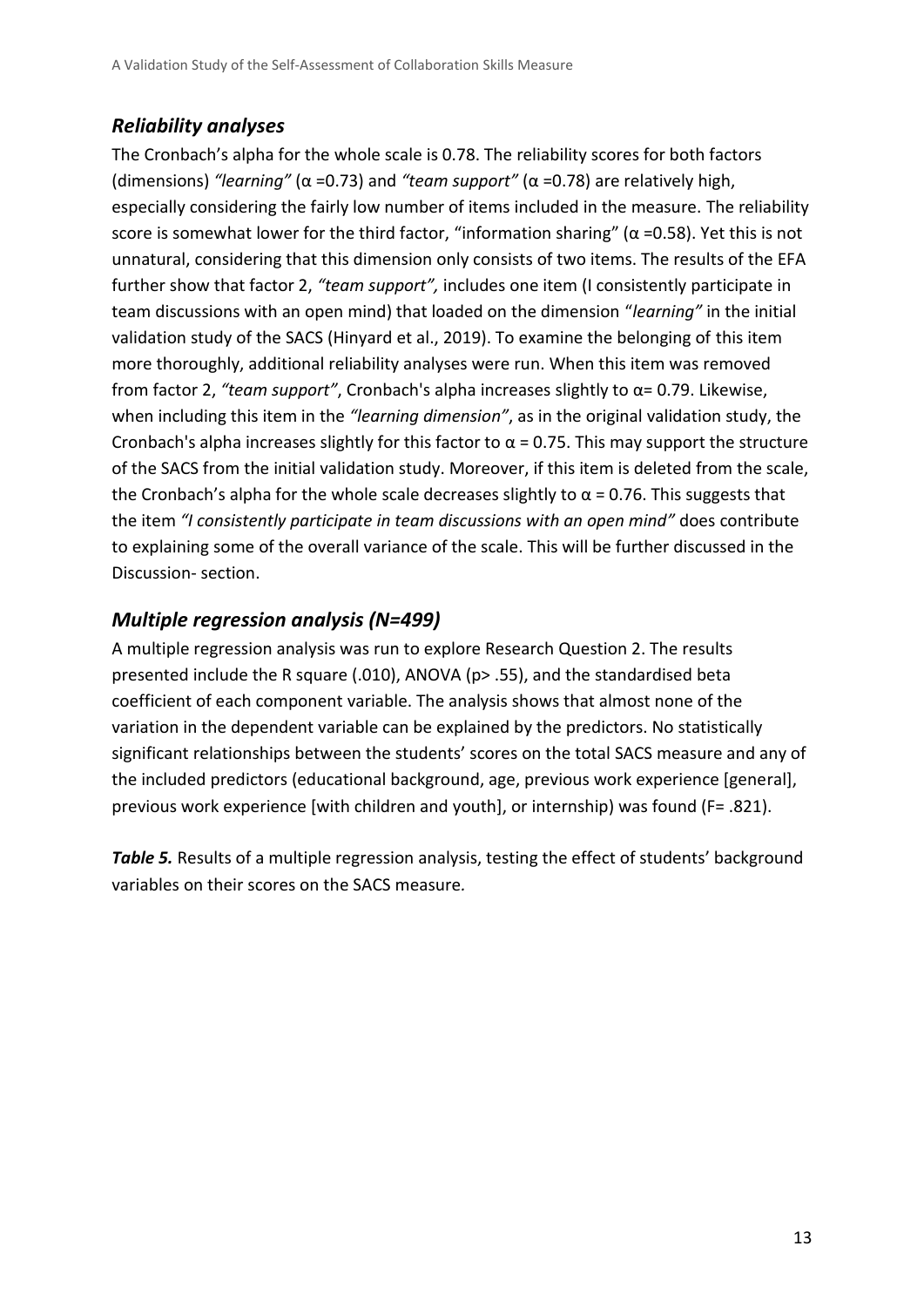A Validation Study of the Self-Assessment of Collaboration Skills Measure

|                                                  |              | Unstandardised | Standardised |      | 95.0% Confidence |                         |
|--------------------------------------------------|--------------|----------------|--------------|------|------------------|-------------------------|
|                                                  | Coefficients |                | Coefficients |      | Interval for B   |                         |
| Model                                            | В            | Std. Error     | Beta         | Sig. |                  | Lower Bound Upper Bound |
| (Constant)                                       | 5.568        | .171           |              | .000 | 5.231            | 5.904                   |
| Health education                                 | .003         | .077           | .002         | .966 | $-.147$          | .154                    |
| Social care education                            | .055         | .072           | .036         | .446 | $-.086$          | .194                    |
| Age                                              | $-.003$      | .028           | $-.005$      | .910 | $-.058$          | .052                    |
| Internship period                                | $-.049$      | .119           | $-.020$      | .679 | $-.282$          | .184                    |
| Relevant work experience<br>(present or past)    | $-.089$      | .064           | $-.068$      | .162 | $-.214$          | .036                    |
| Work experience related to<br>children and youth | $-.055$      | .062           | $-.044$      | .379 | $-.176$          | .067                    |

Note. R square= .010, all p's >.55

### **Discussion**

Findings from the current study provide overall evidence for the claim that the SACS measure is a reliable instrument—one well-suited to measuring interprofessional collaboration skills, as defined in the instrument, across groups of students, within and beyond the health and social care sectors. The examination of the factor structure of the instrument, in a Norwegian dataset, confirmed the three-factor structure found in the original validation samples of students from the U.S. This study's findings further support the assumption that the SACS is context-neutral. The students' total scores on the SACS were neither significantly related to the type of educational programmes the students attended nor to background factors (like age, whether they had previous work experience with children and youth, etc.).

These results will be discussed in more detail below.

#### *The psychometric properties of the measure*

Overall, the EFA provided evidence supporting the psychometric soundness of the SACS measure when applied in a Norwegian context. The three-factor structure of the original SACS measure was confirmed, and the overall reliability was satisfactory. The results thus confirmed the consistency of the total scale. However, when looking at the subscales/dimensions separately, there are some discrepancies between the results of the initial validation of the SACS measure and the results of the EFA based on the scores from the Norwegian sample.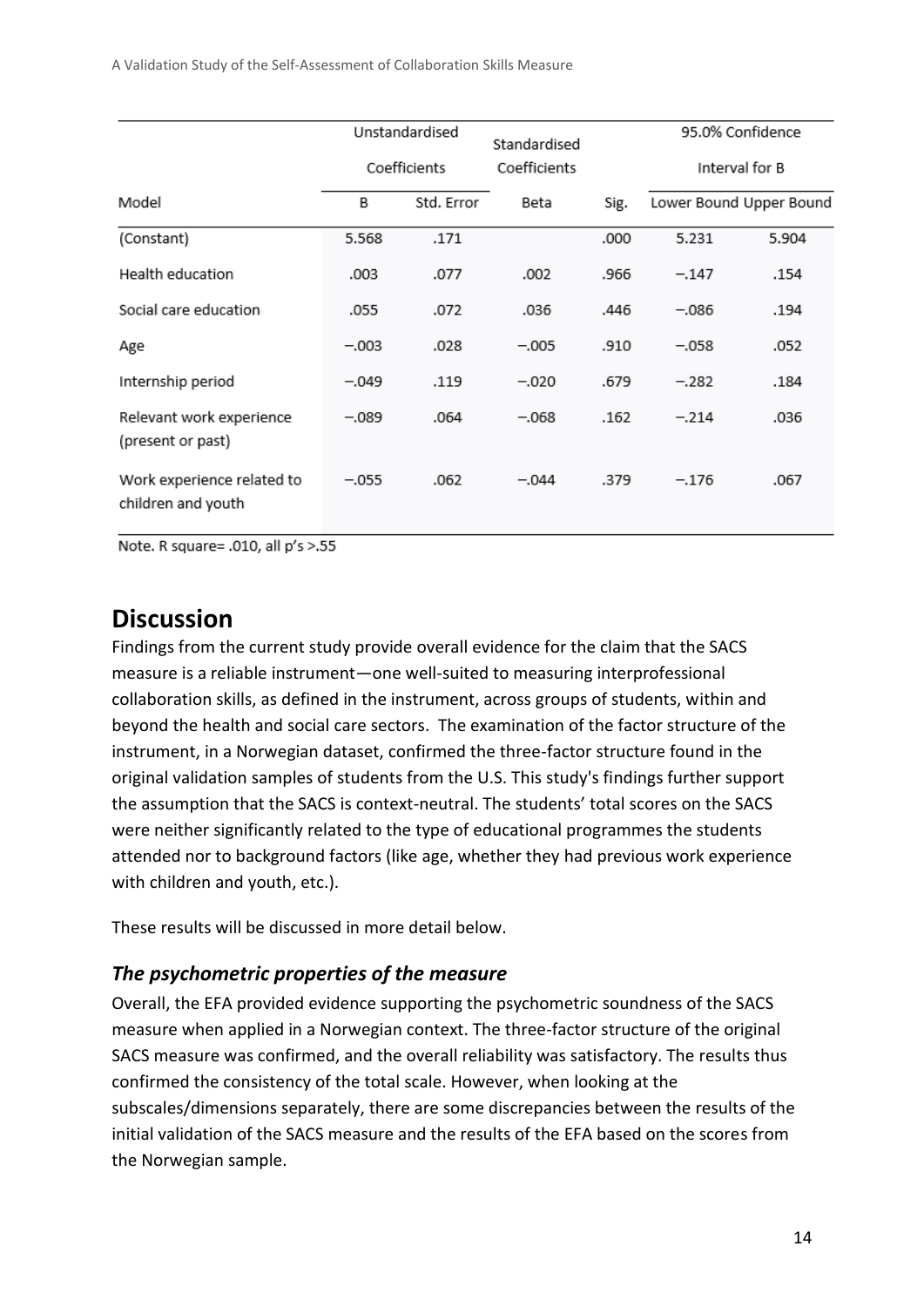Firstly, two of the factors/dimensions, *"learning"* and *"team support"*, both had relatively high reliabilities (α= 0.73 / α= 0.78). However, the results for the third factor, *"information sharing"*, indicate a somewhat lower relationship between the items belonging to this factor (α = 0,58).

One explanation may be found in the battery itself. The SACS is short and easy to administer with only 11 items that might be divided into three dimensions. A consequence of this is, however, that the dimension *"information sharing"* only includes two items. The EFA literature suggests that *"at least three to five measured variables reflecting each common factor should be included, although even more is generally desirable"* (Fabrigar & Wegener, 2011). The relatively low reliability of the third dimension may also be a potential threat to the validity of this dimension. In the future, work might be done to strengthen this dimension.

Another result that should be further discussed is to which factor the item *"I consistently participate in team discussions with an open mind"* belongs. In the Norwegian sample, this item has small to moderate loadings on all factors, with the highest loadings on *"team support".* However, in the initial validation of the SACS measure, this item loads highest on the factor "*learning*". Further examination showed that Cronbach's alpha increased when the item was included in the *"learning"* dimension. It also showed that the reliability score increased for the *"team support"* dimension when the item was removed from this dimension. These statistically driven results may indicate that the item *"I consistently participate in team discussions with an open mind"* should belong to the *"learning"* factor, as originally intended.

Yet theories on interprofessional collaboration may suggest otherwise. Hinyard and colleagues (2019) note that the SACS was developed as a measure of collaboration that assesses a student's ability to contribute to and support fellow team members' performance, her/his ability to engage in productive conversations, and her/his ability to contribute to the learning of the team. One may, then, argue that the item in question*, "I consistently participate in team discussions with an open mind",* is theoretically a better fit within the *"team support"* dimension than the *"learning"* dimension. The introduction section highlights that interprofessional education concerns two or more professions that are learning with, from, and about each other (CAIPE) to create common knowledge (Edwards, 2012). Barr (2013) argues that learners in interprofessional settings thus need to be aware of their own professional knowledge, acknowledge the knowledge of others, be willing to engage in negotiations of meaning, and adjust actions accordingly (Barr, 2013). As Hean et al. (2012, p. 94) point out: *"Being able to give up a particular professional view of the patient/clients situation and take in the professional knowledge of others is at the heart of working interprofessionally".* Being open to the perspectives of others is an important part of this. Conceptually, then, the item "*I consistently participate in team discussions with an open mind"* can fit well with both dimensions. However, it is argued here that—when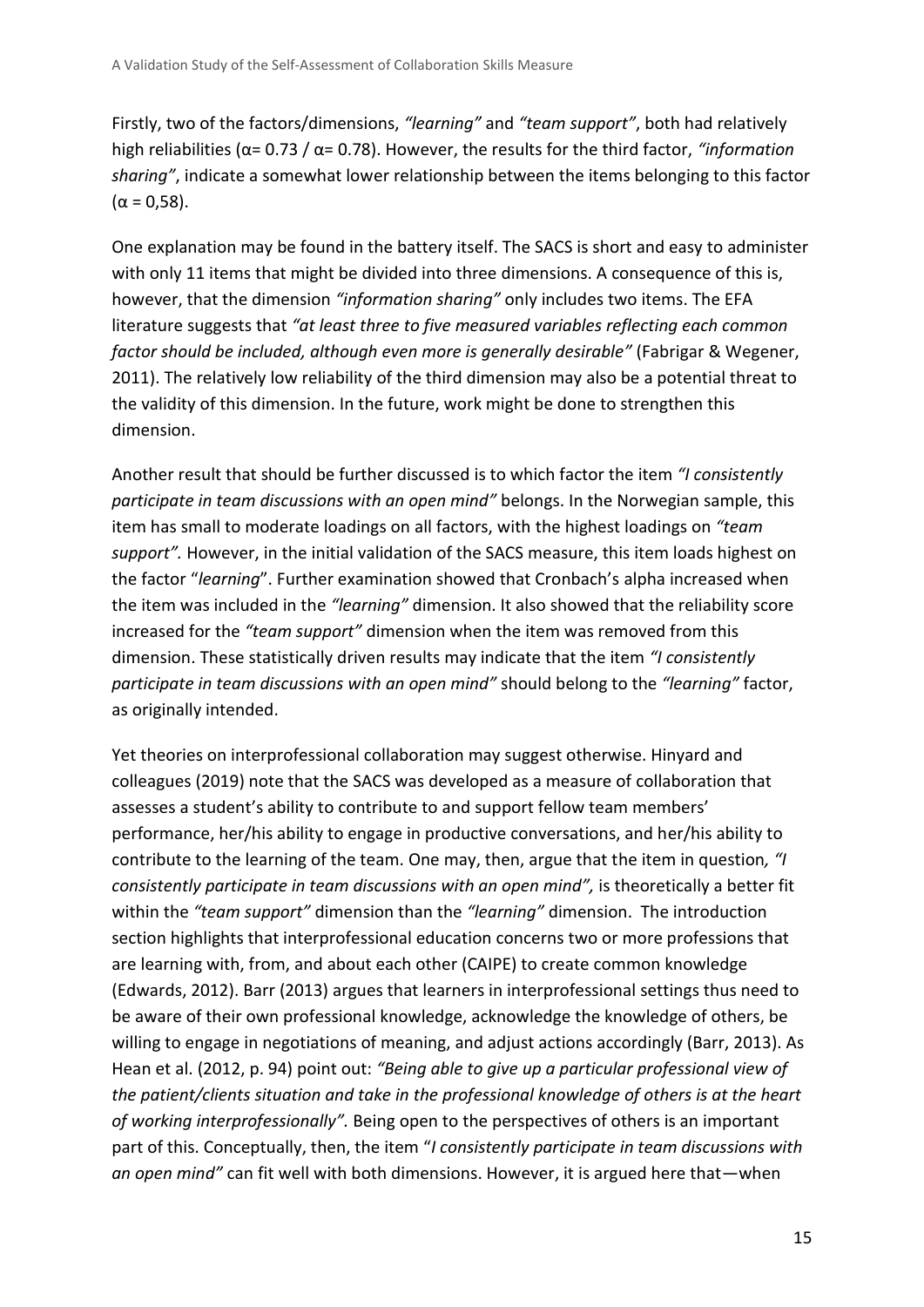scrutinising the item more closely—this item, content-wise, may be a better fit with the items relating to the dimension *"team-support"*, which focuses on contribution to and support of team member's performance, rather than with the items relating to the learning dimension. This said, it should be acknowledged that openness to the perspectives of others may also be an important prerequisite to learn with, from, and about others. Thus, both from a theoretical point of view and based on the results of this study, the belonging of the item *"I consistently participate in team discussions with an open mind"* can be further discussed. Nonetheless, the results of the reliability analysis did show that this item contributed to explaining some of the variance of the total scale and, thus, that it should be included in the SACS measure. Future research may provide better answers to the question of within which dimension this item fits best.

Finally, a note should be made that translation issues could also be the cause for the discrepancy between the results of the initial validation study of the SACS and this study, related to the issue of on which factor the item "*I consistently participate in team discussions with an open mind"* loads. A threat to validity in research across nations and cultures may, for example, be that the same items are interpreted differently by different groups (Cohen et al., 2018). In the case of applying the SACS in a Norwegian setting, "backtranslation" was used as a technique to address this potential threat to validity. The questionnaire was also piloted in a group of students. However, there is still a risk that the item may be interpreted differently in the different samples, and that this could influence the students' answers.

Overall, though, the findings do support the reported factor structure of the SACS measure and confirm the reliability of the scale. The three dimensions of the SACS were retraced although with some discrepancy, as discussed above. These results thus support findings from previous research (Hinyard et al., 2019) of the SACS as a measure of collaboration skills with sound psychometric properties.

#### *Background factors' influence on variations in student scores on the SACS*

The second research question in this study concerns how students' scores on the SACS vary according to background factors—such as which educational programme the students are attending, their age, etc. A major characteristic of the SACS measure is that it was developed to be implemented in both clinical and nonclinical interprofessional settings and is considered to be context-free (Hinyard et al., 2019). The SACS' context-neutrality was thus one of the rationales for its selection as an assessment tool in the INTERACT evaluation project. Yet work still needs to be done to strengthen this claim. The results of the regression analysis in this study, exploring how students' background factors influence variations in student scores, may contribute to this.

In the current study, students attending seven different educational programmes answered the SACS. The students were also asked to provide background information on their age; on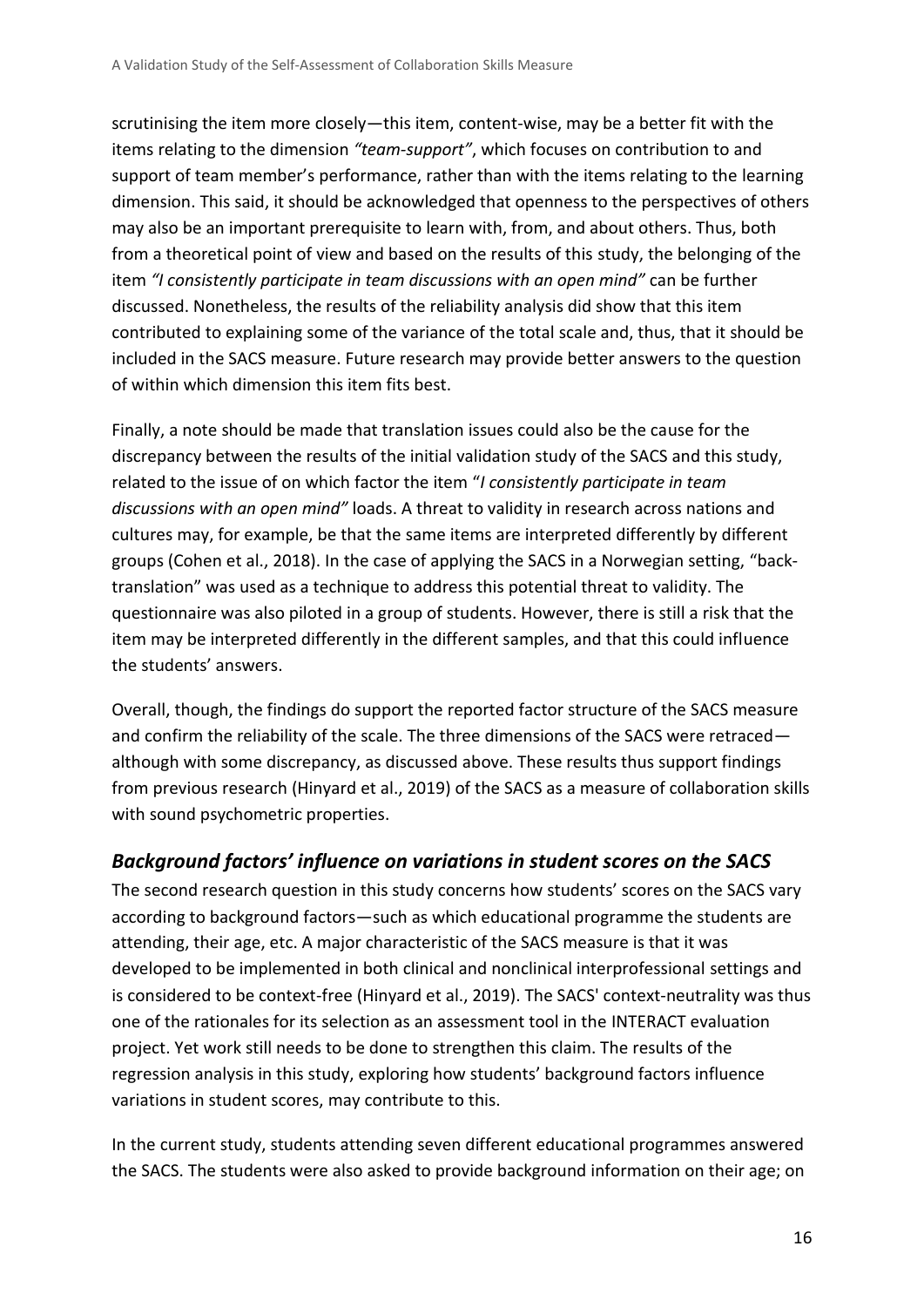their previous work experience in general, and with children and youth more specifically; and on whether they had done an internship during their studies. The participants covered a satisfactory spectrum in terms of educational background, age, and work experience.

The results of the multiple regression analysis showed no statistically significant relationship between the students' scores on the SACS measure and any of the background variables. The non-significant results of the regression analysis thus show that, in the current study, background factors cannot explain the variation in SACS scores among the students. This finding supports an assumption that the SACS can be considered a context-neutral measure of collaboration skills.

These findings may prove valuable to professionals within higher education, who seek to evaluate IPE programmes with broad study profiles. Currently, there is an expressed need for IPE and IPC in various contexts. The point of departure for this article was a search for a validated instrument that could be used to assess learning in an IPE programme focusing on children and youth. The availability of validated and context-neutral instruments that are well-suited to measuring the outcomes of IPE programmes with a broad spectrum of profiles may become even more important in the future. The SACS may prove to be a useful contribution to meet such needs.

#### *Strengths and limitations of the study*

There are several strengths and limitations to this study, which should be taken into consideration. One potential limitation concerns the use of the SACS measure in a different context than that for which it was originally intended. The SACS was developed in the U.S. and initially validated in an English-speaking sample. Translation into another language can always be problematic. Here, this risk was attempted minimised by applying a backtranslation technique when preparing the measure for the Norwegian context. Yet, language issues may be a limitation when validating instruments in other contexts than those for which they were originally intended. Possible response-bias is another limitation to this study. Approximately half of the entire student population invited to participate in this study (students attending INTER 1200) decided to participate. Potentially, this could affect the results. In the case of the current study this is not, however, judged to be a major threat. The survey did not contain sensitive topics and was answered anonymously. Thus, no obvious reasons why the students who chose not to participate in the study would answer differently than the respondents are identified. Another limitation to be considered is the lower reliability of the dimension *"information sharing"* than the other dimensions. Despite relatively high overall reliability, the reliability of this dimension was substantially lower than the rest. This could be further explored in future research. One practical solution to this, if it is considered central, may be to use the measure mainly as an overall scale and not use the subscales/ dimensions separately. Another solution is to add a small number of additional items to this subscale.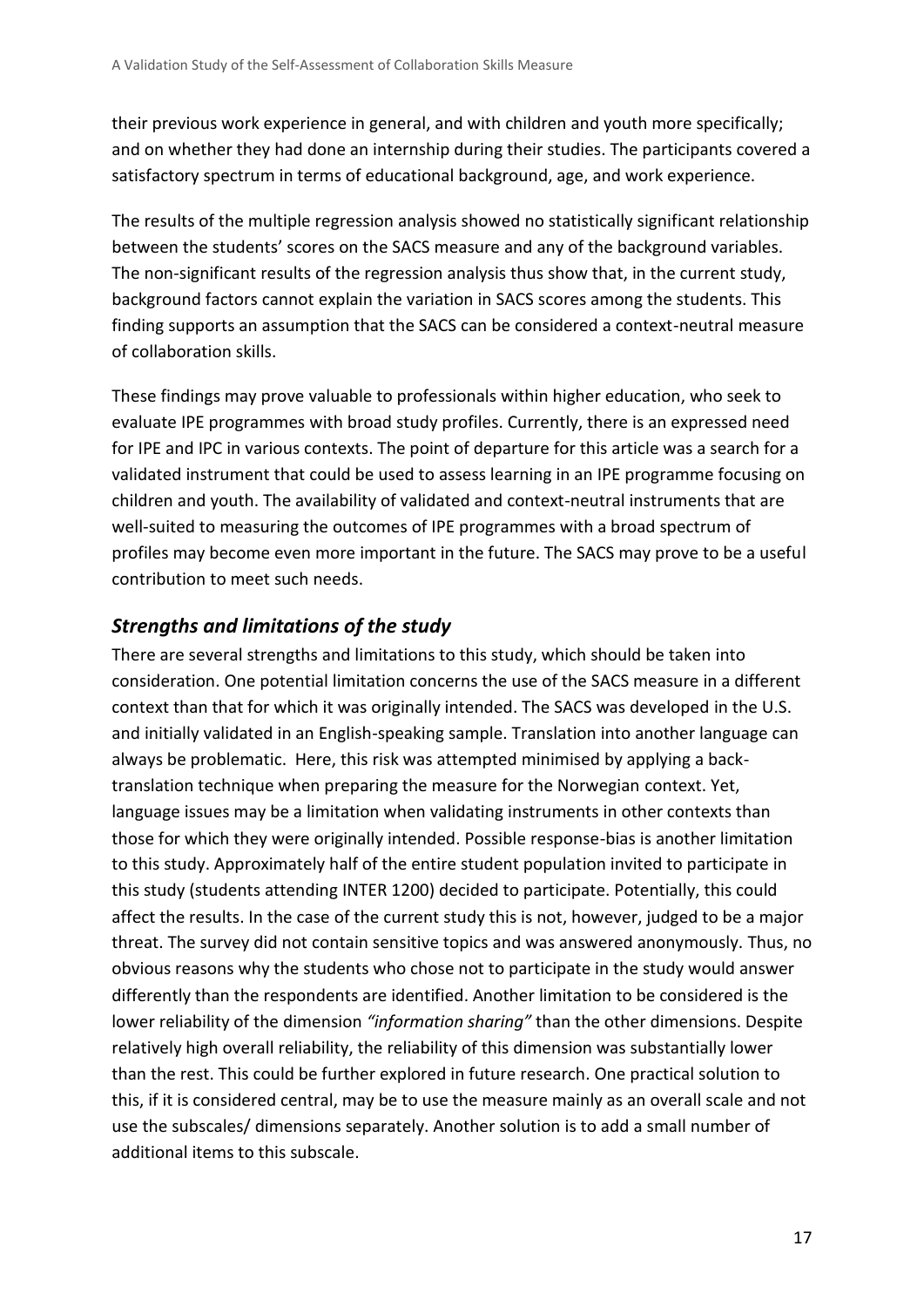There are also several strengths to this study. One strength is its sample size. The sample is rather large (N=499), which is generally valuable when using statistical analyses. The sample size in the current study is also larger than the size of the samples used in the initial validation study, upon which the SACS measure is based. Still, corresponding results were found in the two validation studies—across cultures and languages. The sample size of this study thus utterly strengthens the results of the initial validation of the SACS. Another strength of the current study is the diversity among the participating students. They represent seven different educational programmes, covering programmes within health, social care, and education. There was a good spread among the participants in terms of age; previous work experience in general; and work experience related to children and youth, more specifically. This strengthens the findings related to the context-neutrality of the measure. It may also be a valuable point for evaluators seeking validated instruments to assess IPE outcomes within a broad field of study. The confirmation of the factor structure of the SACS, in a new cultural setting, strengthens the validity evidence of the measure and—consequently—also boosts the significance of the findings from the current study.

## **Conclusion**

In modern welfare states such as Norway, effective collaboration among professionals across various professional borders—is increasingly recognised as being essential to providing high-quality services to users. Key government policy documents, for example, conclude that it is necessary to increase collaboration among professionals involved in the lives of children and youth to meet their needs growing up (Gulbrandsen, 2014). Yet despite the increased attention focused on interprofessional collaboration across established borders—and, consequently, also the development of corresponding IPE programmes there is still a shortage of validated instruments that are well-suited to assess the outcomes of such programmes. It is vital that the higher education professionals evaluating such programmes have access to validated instruments that can capture essential aspects of IPE, such as collaboration, and that are not hampered by such obstacles as professional jargon connected to specific disciplines. Moreover, it is also pertinent that the instruments' theoretical frameworks are reported by the developers of the instruments. This article has aimed to help fill this gap, by cross validating the SACS measure within a group of Norwegian students. The study's findings provide support to the validity claims put forward in the initial validation process of the SACS, where it was found to be a measure of collaboration skills that shows high internal consistency and can be applied in various IPE settings. Overall, the results of the EFA on the Norwegian data support the factor structure of the SACS measure and indicate that it is quite stable across the different settings. The three dimensions of collaboration in the SACS (information sharing, learning and team support) were retraced, though with a slight exception for one of the items. The results of the multiple regression analysis—which explored how student scores on the SACS might vary according to the students' background variables—revealed no such statistically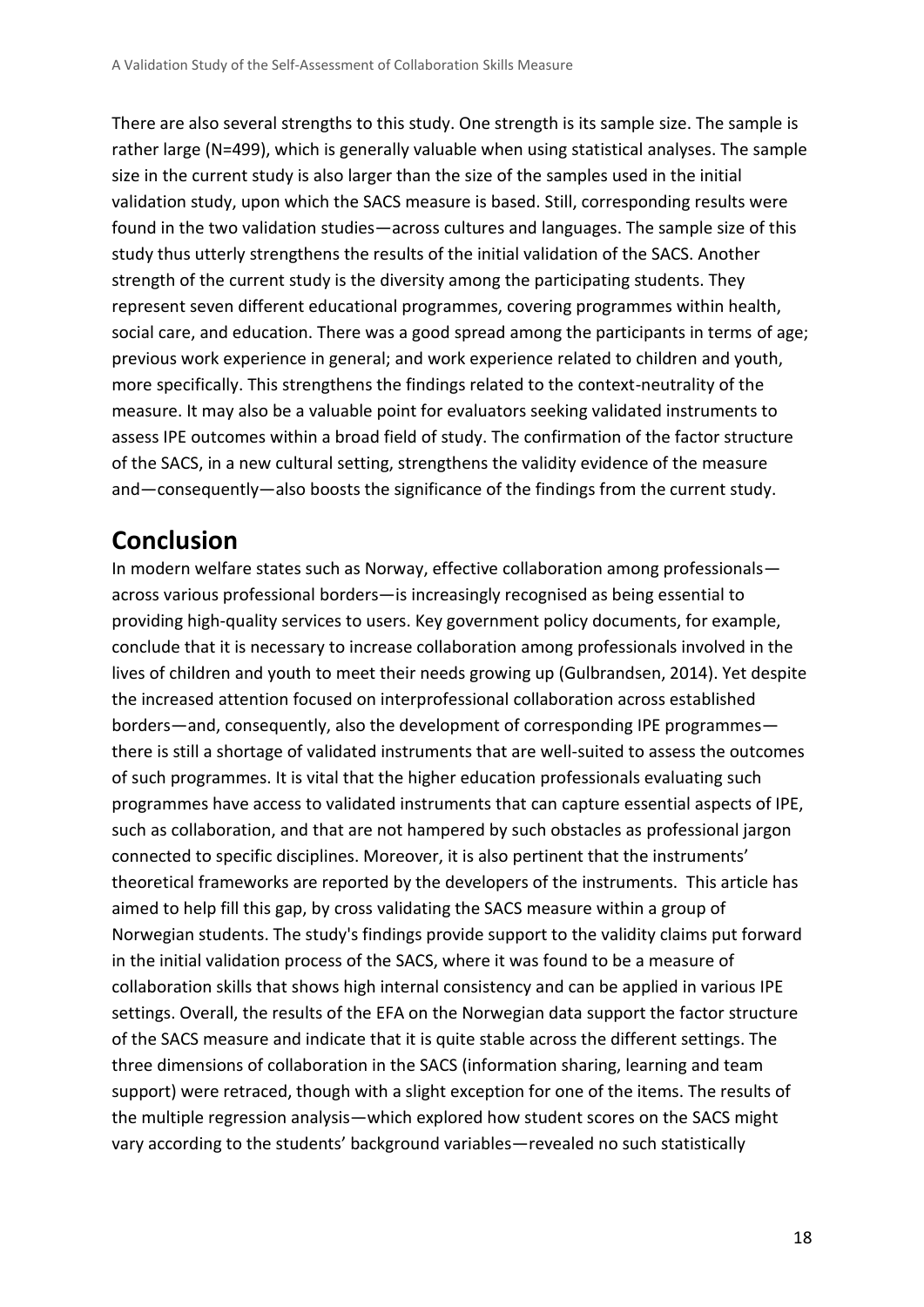significant relationship. This finding provides a contribution to the claim that the SACS is context neutral.

Conclusively, this study supports previous research (Hinyard et al., 2019) presenting the SACS as a validated measure of collaboration skills that can be applied in various IPE settings. This may prove to be valuable, in turn, to higher education professionals who seek to assess the IPE outcomes of IPE programmes with non-traditional profiles. The SACS is short and easy to administer. It has also been proven to have promising psychometric properties when applied in the Norwegian setting. Thus—while additional research could still be carried out, both to explore the three dimensions of the SACS more thoroughly and to explore the SACS' suitability for advanced learners (Breitbach et al., 2020)—the SACS has shown promising results as a context-neutral measure of collaboration skills in IPE programmes.

# **Acknowledgments**

Special thanks go to Professor Ove E. Hatlevik for his input during instrument adaption and feedback on data analysis. A thank you also goes to Professor Liv Mette Gulbrandsen and Dr Finn Aarsæther for invaluable discussions and comments on draft articles. I would also like to thank Dr Kristin Gustavson for her helpful comments on the final draft, as well as to Dr Leslie Hinyard for permitting the use of the SACS measure in the study, and for taking the time to read the final draft. The author would also like to thank all study participants.

# **Article history**

Received: 03 Apr 2021 Accepted: 21 Dec 2021 Published: 22 Mar 2022

# **References**

- Akkerman, S. F., & Bakker, A. (2011a). *Boundary crossing and boundary objects. Review of Educational Research, 81*(2), 132-169.<https://doi.org/10.3102/0034654311404435>
- Akkerman, S. F., & Bakker, A. (2011b). Learning at the boundary: An introduction. *International journal of educational research, 50*(1), 1-5. <https://doi.org/10.1016/j.ijer.2011.04.002>
- Bandalos, D. L., & Finney, S. J. (2010). Factor Analysis: Exploratory and Confirmatory. In Hancock. G.R., Mueller, R.O. & Stapleton, L.M. (Eds.), *The Reviewer's Guide to Quantitative Methods in the Social Sciences.* New York: Routledge, 93-114. <https://doi.org/10.4324/9780203861554-15>
- Barr, H. (2013). Toward a theoretical framework for interprofessional education. *Journal of Interprofessional Care, 27*(1), 4-9.<https://doi.org/10.3109/13561820.2012.698328>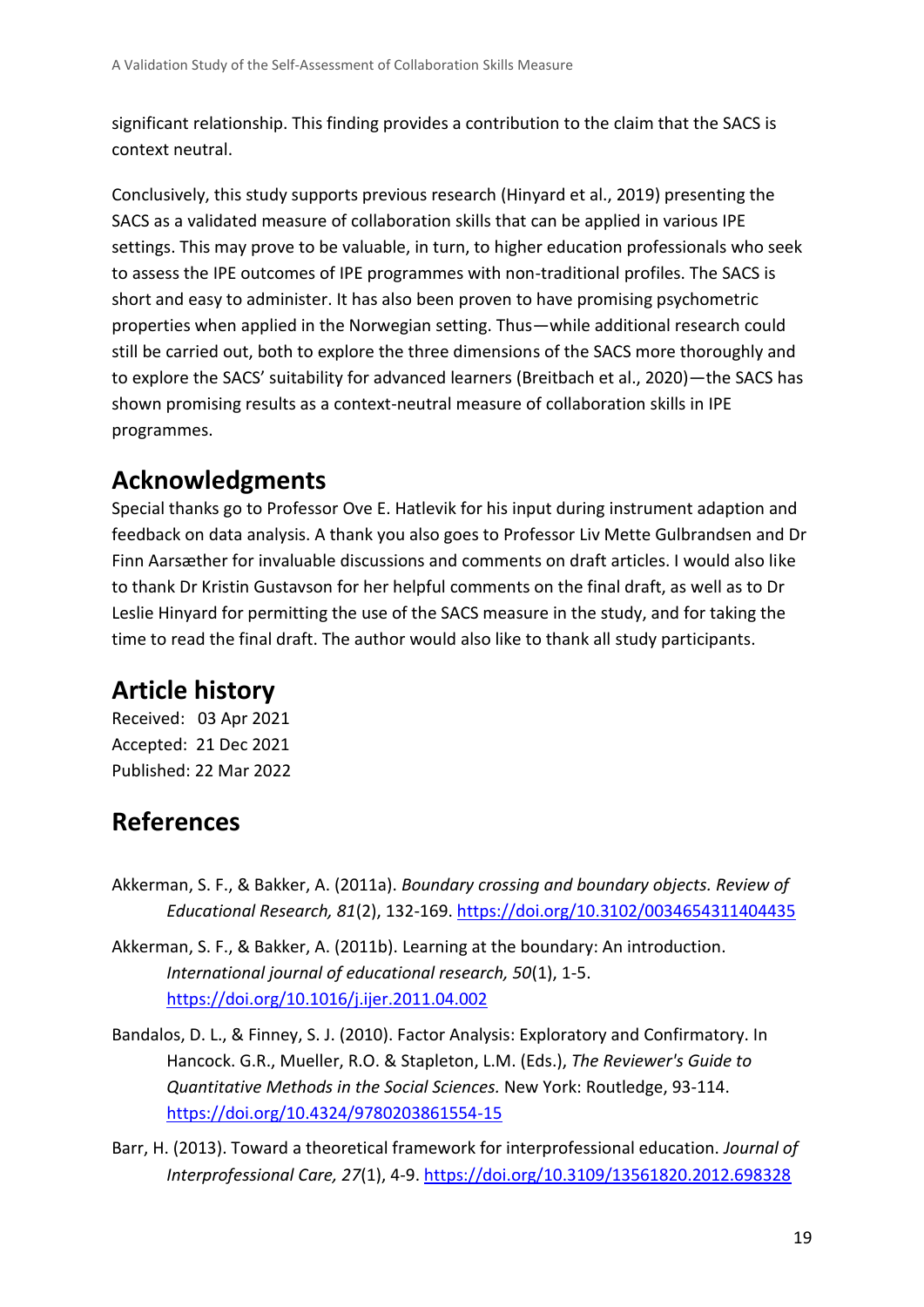- Barr, H., Gray, R., Helme, M., Low, H., & Reeves, S. (2016). Steering the development of interprofessional education. *Journal of Interprofessional Care, 30*(5), 549-552. <https://doi.org/10.1080/13561820.2016.1217686>
- Breitbach, A. P., Pole, D., Rauvola, R. S., Kettenbach, G., & Hinyard, L. (2020). Longitudinal assessment of students' perceived collaboration skills at an institution with a structured interprofessional education curriculum. *Journal of allied health, 49*(4), 235-245.
- CAIPE (2016) Statement of Purpose CAIPE 2016. Retrieved from: www.caipe.org, accessed 27 November 2020
- Cohen, L., Manion, L., & Morrison, K. R. B. (2018). *Research methods in education (8th ed.)*. London: Routledge. <https://doi.org/10.4324/9781315456539>
- Costello, A., B., & Osborne, J. (2005). Best practices in exploratory factor analysis: four recommendations for getting the most from your analysis. *Practical assessment, research & evaluation, 10*.<https://doi.org/10.7275/jyj1-4868>
- Edwards, A. (2011). Building common knowledge at the boundaries between professional practices: Relational agency and relational expertise in systems of distributed expertise. *International journal of educational research, 50*(1), 33-39. <https://doi.org/10.1016/j.ijer.2011.04.007>
- Edwards, A. (2012). The role of common knowledge in achieving collaboration across practices. *Learning, culture, and social interaction, 1*(1), 22-32. <https://doi.org/10.1016/j.lcsi.2012.03.003>
- Fabrigar, L. R., & Wegener, D. T. (2011). *Exploratory factor analysis: Exploratory factor analysis*. Cary: Oxford University Press, Incorporated. <https://doi.org/10.1093/acprof:osobl/9780199734177.001.0001>
- Field, A. (2018). Discovering statistics using IBM SPSS Statistics (5th edition. ed.). Los Angeles: SAGE.
- Gulbrandsen, L. M. (2014). Barns deltakelse i hverdagsliv og profesjonell praksis: En utforskende tilnærming [Children's participation in everyday life and professional practices. An exploratory approach]. Oslo: Universitetsforlaget.
- Hagland, H. & Koren- Solvang, P. (2017). Kvalifisering til tverrprofesjonell praksis [Qualification for interprofessional practice]. In Mausethagen, S. & Smeby, J-C (Eds.), *Kvalifisering til profesjonell yrkesutøvelse [Qualification for professional work]* (p.83- 93)*.*Oslo: Universitetsforlaget.
- Hean, S., Craddock, D., & Hammick, M. (2012). Theoretical insights into interprofessional education: AMEE Guide No. 62. *Medical Teacher, 34*(2), 78-101. <https://doi.org/10.3109/0142159X.2012.650740>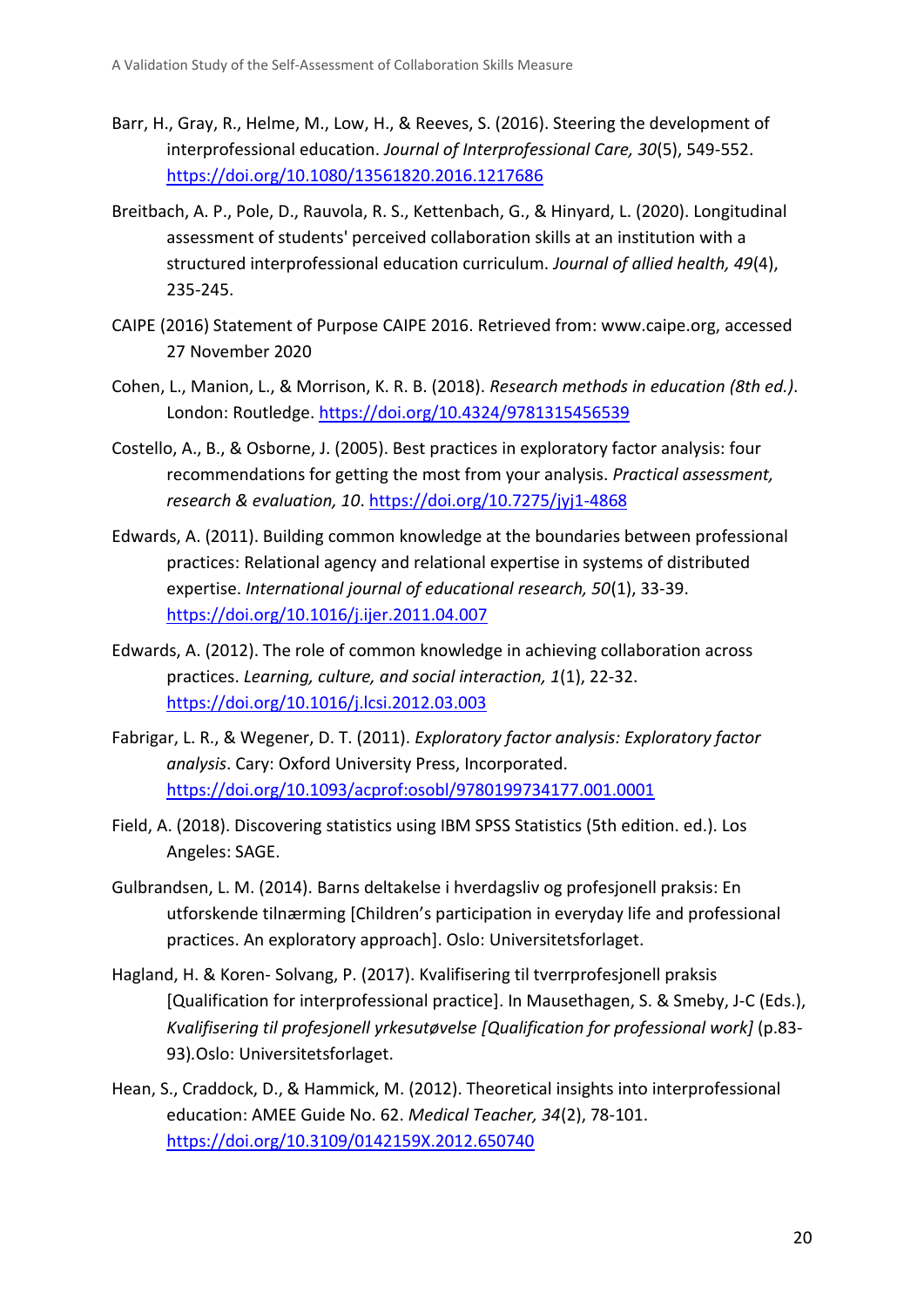- Hinyard, L., Toomey, E., Eliot, K., & Breitbach, A. (2019). Student perceptions of collaboration skills in an interprofessional context: Development and initial validation of the self-assessed collaboration skills instrument. *Evaluation & the Health Professions, 42*(4), 450-472.<https://doi.org/10.1177/0163278717752438>
- Johannessen, B., & Skotheim, T. (2018). Barn og unge i midten: Tverrfaglig og tverretatlig arbeid i barn og unges oppvekst [Children and young people in the middle: Interdisciplinary and interagency work in children and young people's upbringing]. Oslo: Gyldendal Akademisk.
- Lave, J., & Wenger, E. (1991). *Situated learning: Legitimate peripheral participation*. Cambridge: Cambridge University Press. <https://doi.org/10.1017/CBO9780511815355>
- Lawn, S. (2017). Moving the interprofessional education research agenda beyond the limits of evaluating student satisfaction. *Journal of Research in Interprofessional Practice and Education, 6*(2).<http://dx.doi.org/10.22230/jripe.2017v6n2a239>
- Mahler, C., Berger, S., & Reeves, S. (2015). The readiness for interprofessional learning scale (RIPLS): A problematic evaluative scale for the interprofessional field. *Journal of Interprofessional Care, 29*(4), 289-291. <https://doi.org/10.3109/13561820.2015.1059652>
- Molloy, E. K., Greenstock, L., Fiddes, P., Fraser, C., & Brooks, P. (2014). Interprofessional education in the health workplace. In S. Billett, C. Harteis, & H. Gruber (Eds.), *International handbook of research in professional and practice-based learning* (p. 535-559). Dordrecht: Springer Netherlands. [https://doi.org/10.1007/978-94-017-](https://doi.org/10.1007/978-94-017-8902-8_20) [8902-8\\_20](https://doi.org/10.1007/978-94-017-8902-8_20)
- Ofstedal, K. K., & Dahlberg, K. (2009). Collaboration in student teaching: Introducing the collaboration self-assessment tool. *Journal of Early Childhood Teacher Education, 30*(1), 37-48.<https://doi.org/10.1080/10901020802668043>
- Pacchi, C., & Mariotti, I. (2021). Shared spaces or shelters for precarious workers? Coworking spaces in Italy. *Professions and Professionalism, 11*(1). <https://doi.org/10.7577/pp.3911>
- Parding, K., Bellini, A., & Maestripieri, L. (2021). Heterogeneity among professions and professionals. *Professions and Professionalism, 11*(1). <https://doi.org/10.7577/pp.4398>
- Reeves, S., Fletcher, S., Barr, H., Birch, I., Boet, S., Davies, N., McFayden, A., Rivera, J. & Kitto, S. (2016). A BEME systematic review of the effects of interprofessional education: BEME Guide No. 39. *Medical Teacher, 38*(7), 656-668. <https://doi.org/10.3109/0142159X.2016.1173663>